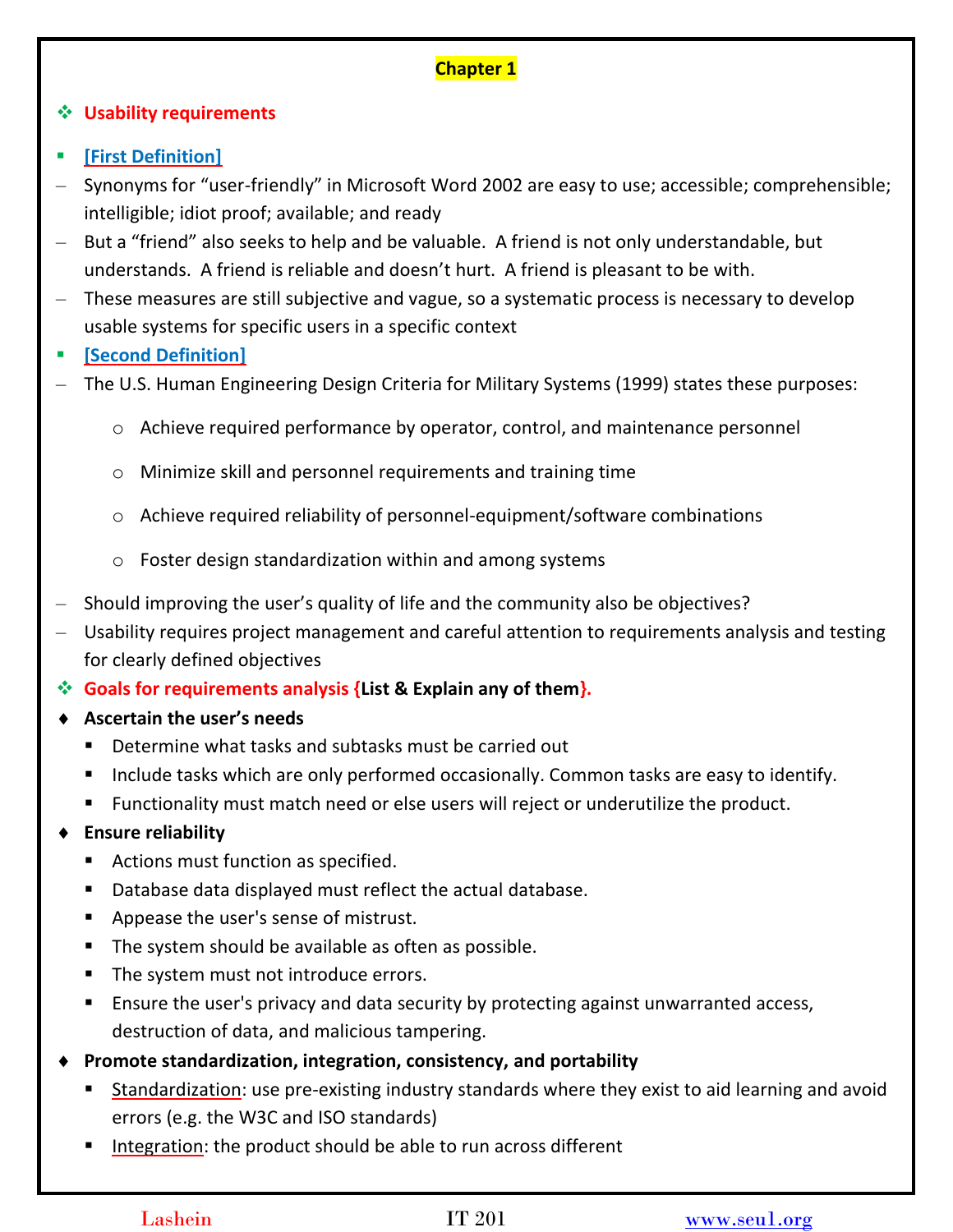- **software tools and packages (e.g. Unix)**
- **Consistency:** 
	- $\Diamond$  compatibility across different product versions
	- $\Diamond$  compatibility with related paper and other non-computer based systems
	- $\Diamond$  use common action sequences, terms, units, colors, etc. within the program
- Portability: allow for the user to convert data across multiple software and hardware environments.
- **Complete projects on time and within budget**
- **What are the factors, which effect user usability? {List}**
	- **Physical abilities and physical workplaces** 
		- $\Diamond$  Basic data about human dimensions comes from research in anthropometry
		- $\diamond$  There is no average user, either compromises must be made or multiple versions of a system must be created
		- $\diamond$  Physical measurement of human dimensions are not enough, take into account dynamic measures such as reach, strength or speed
	- **Cognitive and perceptual abilities** 
		- $\Diamond$  The human ability to interpret sensory input rapidly and to initiate complex actions makes modern computer systems possible
	- **Personality differences**
	- $\Diamond$  There is no set taxonomy for identifying user personality types
	- $\Diamond$  Designers must be aware that populations are subdivided and that these subdivisions have various responses to different stimuli
	- $\Diamond$  Myers-Briggs Type Indicator (MBTI)
		- extroversion versus introversion
		- sensing versus intuition
		- perceptive versus judging
		- feeling versus thinking

### **Cultural and international diversity**

- $\Diamond$  Characters, numerals, special characters, and diacriticals
- $\Diamond$  Left-to-right versus right-to-left versus vertical input and reading
- $\Diamond$  Date and time formats
- $\Diamond$  Numeric and currency formats
- $\diamondsuit$  Weights and measures
- $\Diamond$  Telephone numbers and addresses
- $\Diamond$  Names and titles (Mr., Ms., Mme.)
- $\Diamond$  Social-security, national identification, and passport numbers
- $\diamondsuit$  Capitalization and punctuation
- $\diamond$  Sorting sequences
- $\Diamond$  Icons, buttons, colors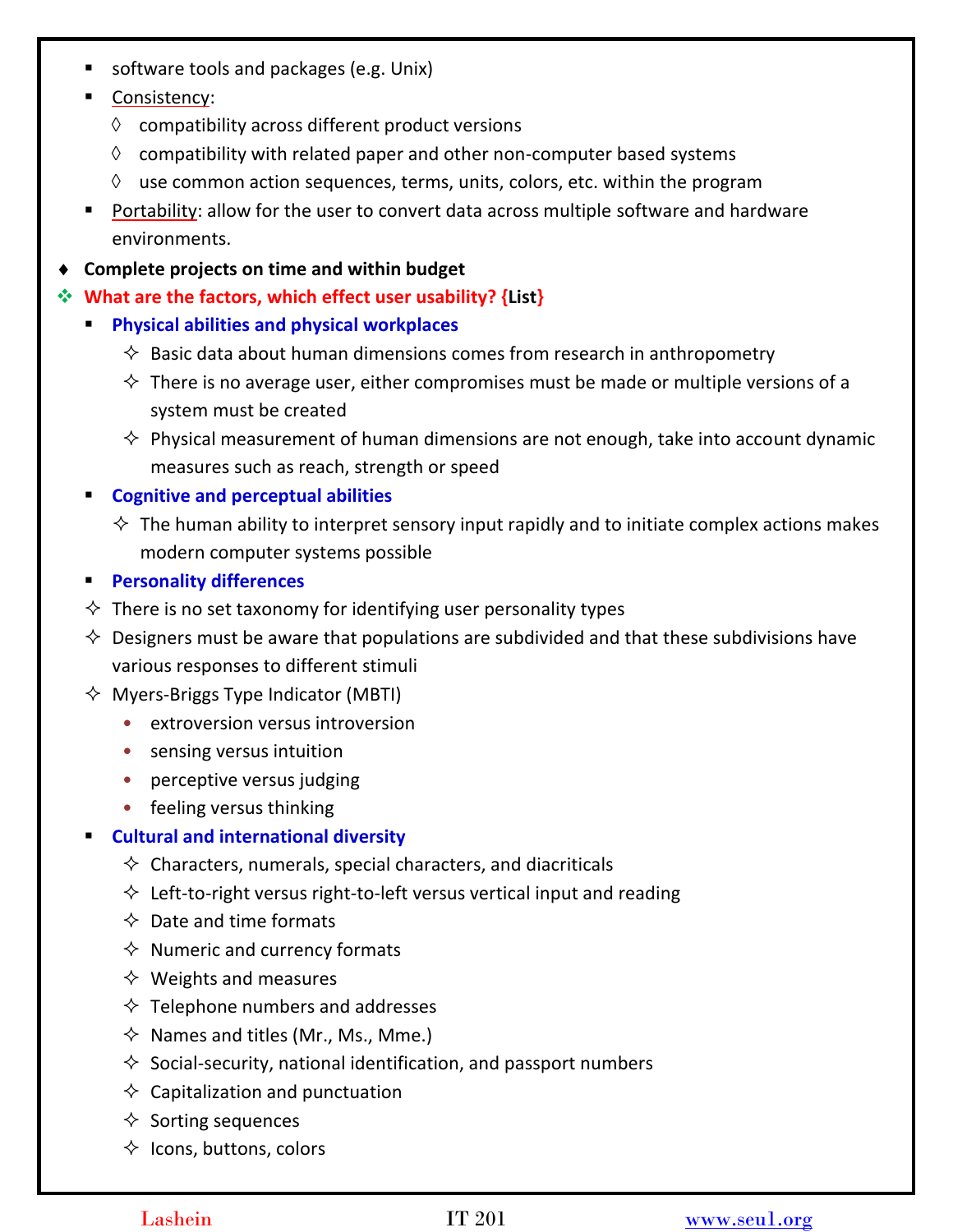- $\Diamond$  Pluralization, grammar, spelling
- $\Diamond$  Etiquette, policies, tone, formality, metaphors

### **Users with physical challenges**

- $\Diamond$  Designers must plan early to accommodate users with disabilities
- $\Diamond$  Early planning is more cost efficient than adding on later
- $\Diamond$  Businesses must comply with the "Americans With Disabilities" Act for some applications

### **Older Adult Users**

- $\Diamond$  Including the elderly is fairly easy
	- Designers should allow for variability within their applications via settings for sound, color, brightness, font sizes, etc. with less distracting animation
- **Younger users**

## **Chapter 2**

### **Navigating the interface Guidelines:-**

- Standardize task sequences
- Ensure that embedded links are descriptive
- Use unique and descriptive headings
- Use check boxes for binary choices
- Develop pages that will print properly
- Use thumbnail images to preview larger images

### **Accessibility guidelines**

- Provide a text equivalent for every non text element
- For any time-based multimedia presentation synchronize equivalent alternatives
- Information conveyed with color should also be conveyed without it
- Title each frame to facilitate identification and navigation

### **Interaction Style{Explain & Advantage & Disadvantage}**

|                               | advantages                                                                                                                                     | disadvantages                                                                                                         |
|-------------------------------|------------------------------------------------------------------------------------------------------------------------------------------------|-----------------------------------------------------------------------------------------------------------------------|
| <b>Direct</b><br>Manipulation | Visually presents task concepts<br>2. Allows easy learn & retention<br>Allows errors to be avoided<br>3.<br>High subjective satisfaction<br>4. | Hard to program<br>1.<br>2. Require graphics display and pointing<br>device                                           |
| Menu selection                | Shortens learning<br>п<br>Reduces keystrokes<br>п<br>Structures decision making<br>п<br>Easy support of error handling                         | Presents danger of many menus<br>п<br>May slow frequent users<br>Consumes screen space<br>Requires rapid display rate |
| Form fillin                   | Simplifies data entry<br>Requires modest training<br>Gives convenient assistance<br>3<br>Permits use of for management tools<br>4.             | Consumes screen space                                                                                                 |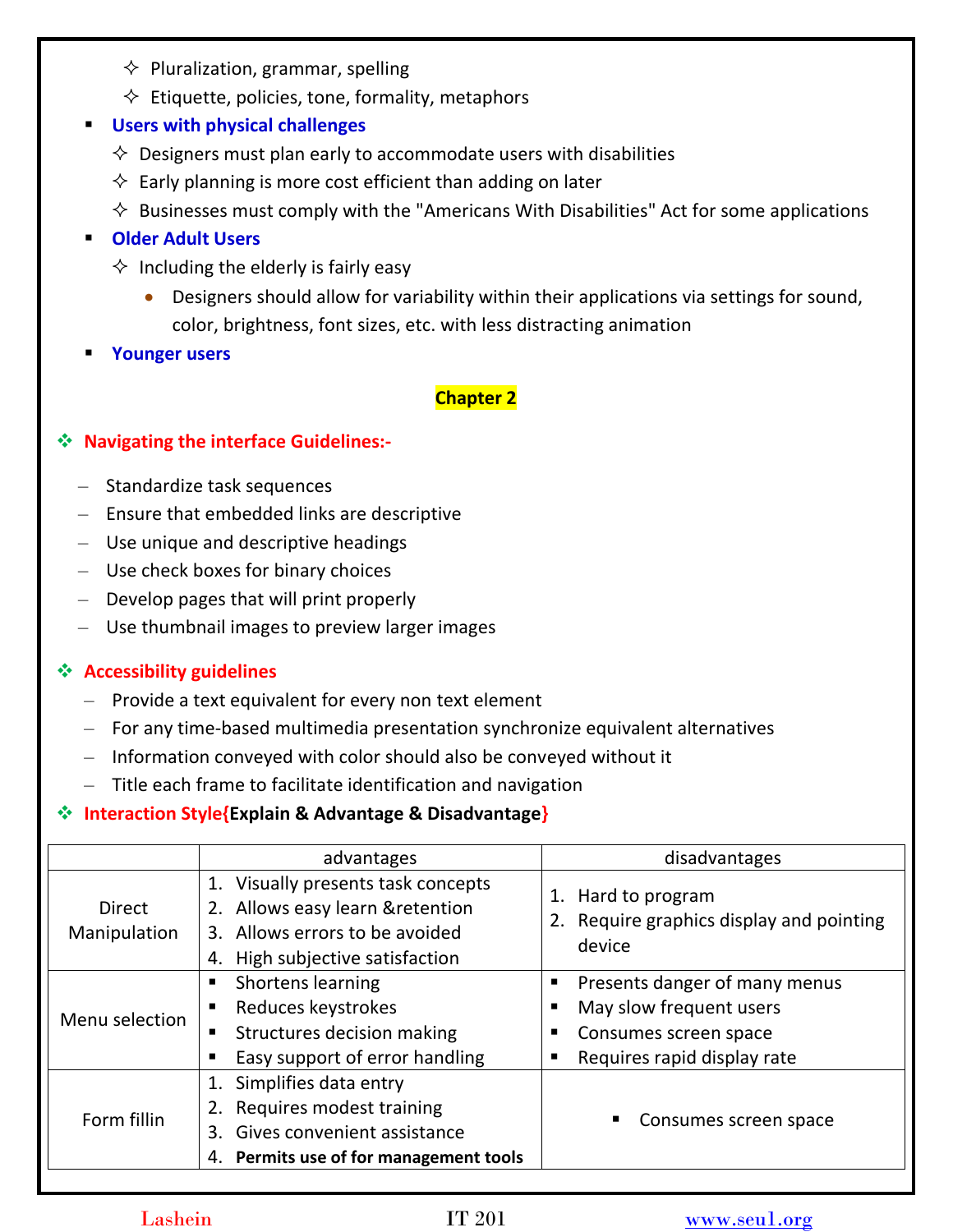| Command<br>language        | <b>Flexible</b><br>■<br>Appeals to "power users"<br>Supports user initiative<br>Allows convenient creation of user-<br>defined macros | Poor error handling<br>Requires substantial training<br>Requires substantial memorization<br>٠                             |
|----------------------------|---------------------------------------------------------------------------------------------------------------------------------------|----------------------------------------------------------------------------------------------------------------------------|
| <b>Natural</b><br>language | Relieves burden of learning syntax<br>$\blacksquare$                                                                                  | 1. Requires clarification dialog<br>May not show context<br>2.<br>May require more keystrokes<br>3.<br>Unpredictable<br>4. |

# **Perceptual, Cognitive, & Motor tasks {Explain with example} or [Types of tasks]**

- **Perceptual subtask theories** : have been successful in predicting reading times for free text, lists, formatted displays, and other visual or auditory tasks.  $E.X$  (finding an item on a display)
- **Cognitive subtask theories** : involving short term, working, and long-term memory, are central to problem solving and play a key role in understanding productivity as a function of response time. **E.X** (planning the sequence of steps needed to pay a bill)
	- $\overline{\Phi}$  predicting performance on complex cognitive tasks (combinations of subtasks) is especially difficult; because of the many strategies that might be employed and the many opportunities for going astray
- **Motor-task performance times theories** : predictions predicting keystroking or pointing times. **E.X** (pointing with a mouse).

## Chapter 3

### **The Four Pillars of Design**

### 1. **User Interface Requirements**

- Soliciting and clearly specifying user requirements is a major key to success in any development activity
- Laying out the user-interface requirements is part of the overall requirements development and management process
- User interface requirements describe system behavior
- **Ethnographic Observation**
	- Identifying and observing the user community in action
	- Discussed later
- 2. **Guidelines documents and processes**
	- ◆ Theories & Models
	- Each project has different needs, but guidelines should be considered for:
- **Words, icons, and graphics**
	- Terminology (objects and actions), abbreviations, and capitalization
	- Character set, fonts, font sizes, and styles (bold, italic, underline)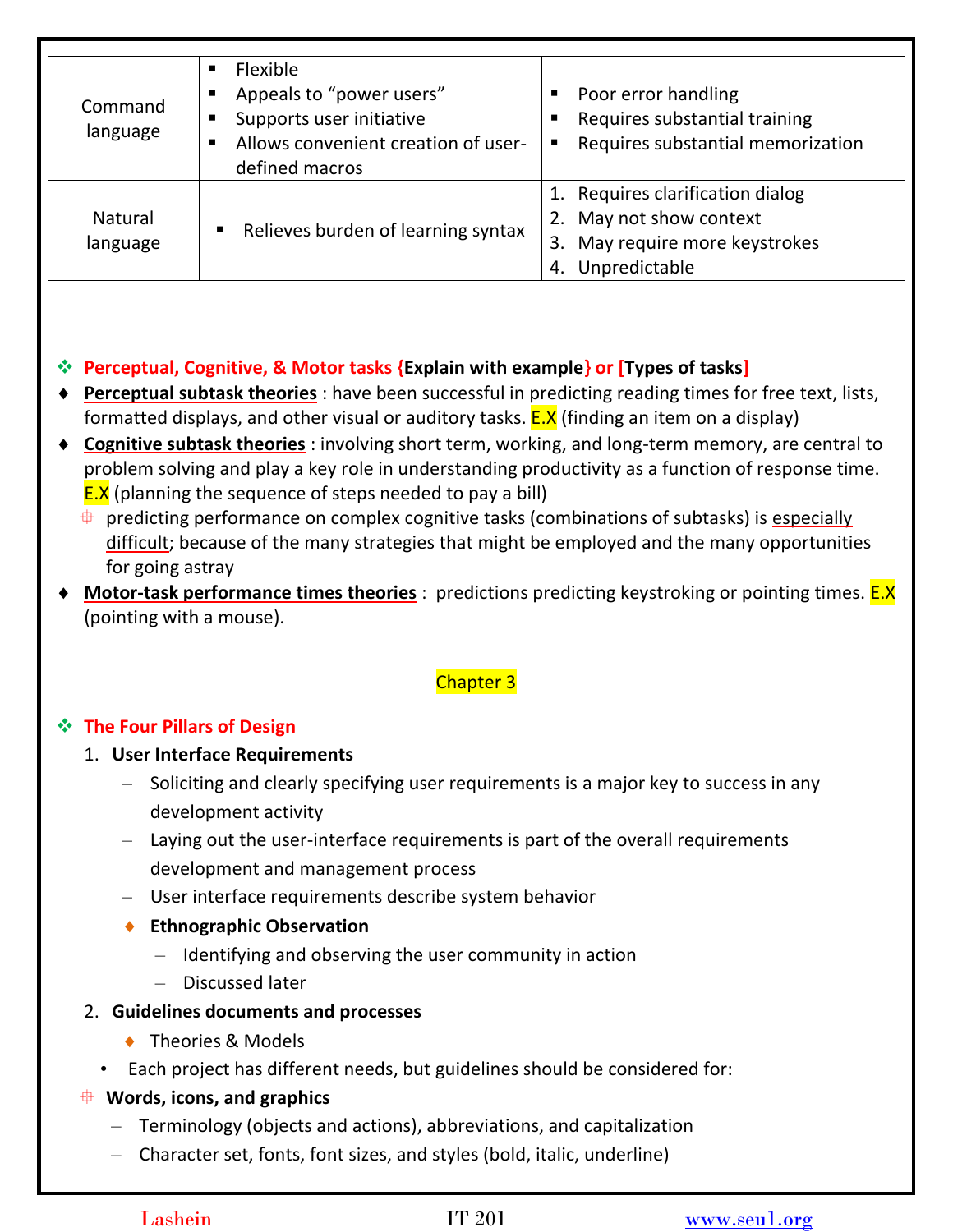- Icons, graphics, line thickness, and
- Use of color, backgrounds, highlighting, and blinking

### **Screen-layout issues**

- Menu selection, form fill-in, and dialog-box formats
- Wording of prompts, feedback, and error messages
- Justification, white space, and margins
- Data entry and display formats for items and lists
- Use and contents of headers and footers

### **Input and output devices**

- Keyboard, display, cursor control, and pointing devices
- Audible sounds, voice feedback, touch input, and other special devices
- Response time for a variety of tasks

### **Action sequences**

- Direct-manipulation clicking, dragging, dropping, and gestures
- Command syntax, semantics, and sequences
- Programmed function keys
- Error handling and recovery procedures

### **Training**

- Online help and tutorials
- Training and reference materials
- Command syntax, semantics, and sequences
- 3. User- interface Software Tools
	- ◆ Algorithms & Prototypes
- 4. Expert Reviews & Usability Testing
	- ◆ Controlled Experiments

## **Recommendations for guidelines documents.**

- $\Diamond$  Provides a social process for developers
- $\Diamond$  Records decisions for all parties to see
- ◊ Promotes consistency and completeness
- $\Diamond$  Facilitates automation of design
- ◊ Allows multiple levels:
	- Rigid standards
	- Accepted practices
	- Flexible guidelines
- ◊ Announces policies for:
	- Education: How to get it?
	- Enforcement: Who reviews?
	- Exemption: Who decides?
	- Enhancement: How often?

## **Rapid Contextual Design {How-To Guide to Key Techniques for User-Centered Design}.**

1. Contextual inquiry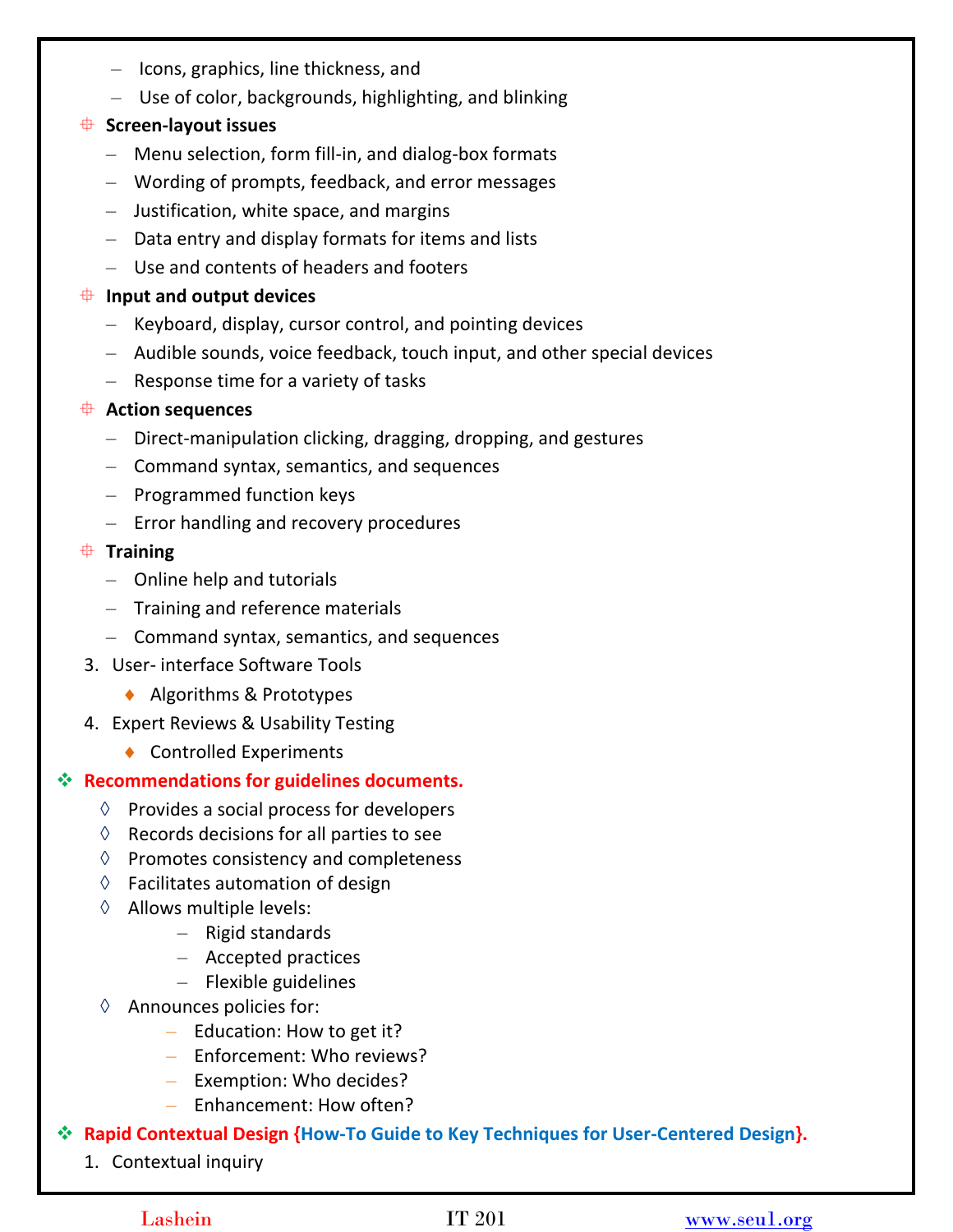- 2. Interpretation sessions and work modeling
- 3. Model consolidation and affinity diagram building
- 4. Personas
- 5. Visioning
- 6. Storyboarding
- 7. User environment design
- 8. Paper prototypes and mock-up interviews

### **Ethnographic Observation {Guidelines for preparing for the evaluation}.**

### **Preparation**

- Understand policies in work environments and family values in homes.
- Familiarize yourself with the existing interface and its history.
- Set initial goals and prepare questions.
- Gain access and permission to observe or interview.

### **Field study**

- Establish a rapport with all users.
- Observe or interview users in their setting, and collect subjective and
- Objective quantitative and qualitative data.
- Follow any leads that emerge from the visits.
- Record your visits.
- **Analysis**
	- Compile the collected data in numerical, textual, and multimedia databases.
	- Quantify data and compile statistics.
	- Reduce and interpret the data.
	- Refine the goals and the process used.
- **Reporting**
	- Consider multiple audiences and goals.
	- Prepare a report and present the findings.
- **<b>Social Impact Statement for Early Design Review {Explain}**

### **Describe the new system and its benefits**

- $\Diamond$  Convey the high level goals of the new system.
- $\Diamond$  Identify the stakeholders.
- ◊ Identify specific benefits.

### **Address concerns and potential barriers**

- $\Diamond$  Anticipate changes in job functions and potential layoffs.
- $\Diamond$  Address security and privacy issues.
- $\Diamond$  Discuss accountability and responsibility for system misuse and failure.
- $\Diamond$  Avoid potential biases.
- $\Diamond$  Weigh individual rights vs. societal benefits.
- $\Diamond$  Assess trade-offs between centralization and decentralization.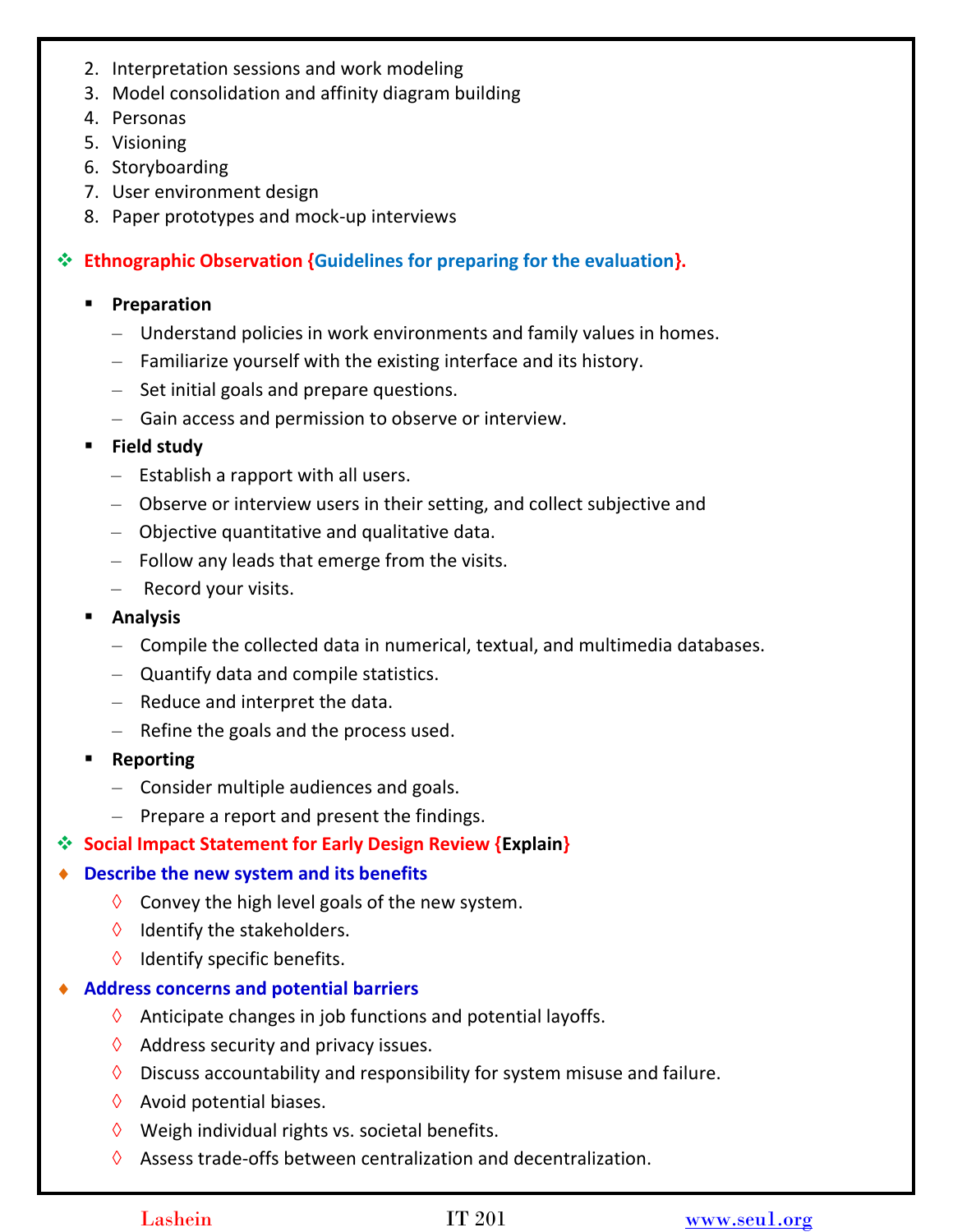- ◊ Preserve democratic principles.
- $\Diamond$  Ensure diverse access.
- $\Diamond$  promote simplicity and preserve what works.

### **Outline the development process**

- $\Diamond$  Present and estimated project schedule.
- $\Diamond$  Propose process for making decisions.
- $\Diamond$  Discuss expectations of how stakeholders will be involved.
- $\Diamond$  Recognize needs for more staff, training, and hardware.
- $\Diamond$  Propose plan for backups of data and equipment.
- $\Diamond$  Outline plan for migrating to the new system.

## Chapter 4

## **Expert Reviews**

Expert Reviews – It's a stage for expert Person or consultants of the project to define and orientation the designers to modify and improve some errors or excesses to suit user of interfaces.

- There are some reasons takes us to limitation of expert reviews :
	- 1. If the expert review is not structured in advance.
	- 2. Experts may not have an adequate understating of the task domain or user communities.
- The expert reviews note the possible problem in the design to discuss with designers, but the solution should left to designers usually.
- There are six different types of expert reviews methods, I will list and explain them :
	- 1. Heuristic evaluation. The expert reviewers critique an interface to determine conformance with a short list of design heuristics, It makes an enormous difference if the experts are familiar with the rules and are able to interpret and apply them.
	- 2. Guidelines review. The interface is checked for conformance with the organizational or other guidelines document.
	- 3. Consistency inspection. The experts verify consistency across a family of interfaces, checking for consistency of terminology, fonts, color schemes, layout, input and output formats, and so on within the interface as well as in the training materials and online help.
	- 4. Cognitive walkthrough. The experts simulate users walking through the interface to carry out typical tasks. High-frequency tasks are a starting point, but rare critical tasks, such as error recovery.
	- 5. Metaphors of human thinking (MOT). The experts conduct an inspection that focuses on how users think when interacting with an interface. They consider metaphors for five aspects of human thinking: habit, the stream of thought, awareness and associations, the relation between utterances and thought, and knowing. In experimental settings, this technique seems to perform better than cognitive walkthrough and heuristic evaluation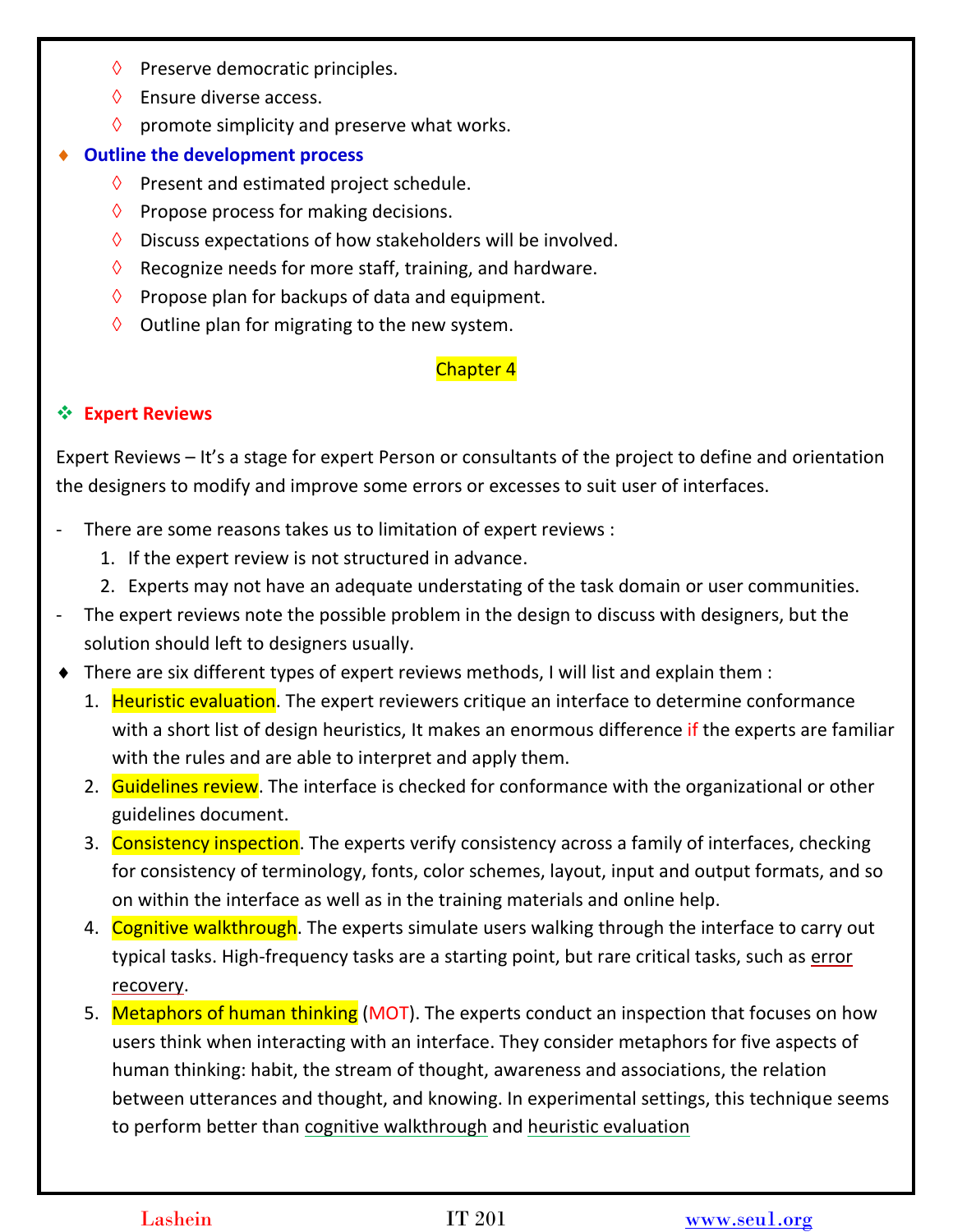6. Formal usability inspection. The experts hold a courtroom-style meeting, with a moderator or judge, to present the interface and to discuss its merits and weaknesses.

### **Acceptance Test {Explain}**

- For large implementation projects, the customer or manager usually sets objective and measurable goals for hardware and software performance.
- If the completed product fails to meet these acceptance criteria, the system must be reworked until success is demonstrated.
- Rather than the vague and misleading criterion of "user friendly," measurable criteria for the user interface can be established for the following:
	- ◊ Time to learn specific functions
	- ◊ Speed of task performance
	- $\Diamond$  Rate of errors by users
	- ◊ Subjective user satisfaction
	- ◊ Human retention of commands over time
- In a large system, there may be eight or 10 such tests to carry out on different components of the interface and with different user communities.
- ◆ Once acceptance testing has been successful, there may be a period of field testing before national or international distribution.

# **What are Evaluation during Active Use? (explain)**

- Successful active use requires constant attention from dedicated managers, user-services personnel, and maintenance staff.
- **Perfection is not attainable, but percentage improvements are possible.**
- **Interviews and focus group discussions** 
	- Interviews with individual users can be productive because the interviewer can pursue specific issues of concern.
	- Group discussions are valuable to ascertain the universality of comments.
	- Interviews can be costly and time consume.(Dis-advantage)
- Continuous user-performance data logging
	- o The software architecture should make it easy for system managers to collect data about
		- The patterns of system usage
		- Speed of user performance
		- Rate of errors
		- Frequency of request for online assistance
	- $\circ$  A major benefit is guidance to system maintainers in optimizing performance and reducing costs for all participants.
- Online or telephone consultants, e-mail, and online suggestion boxes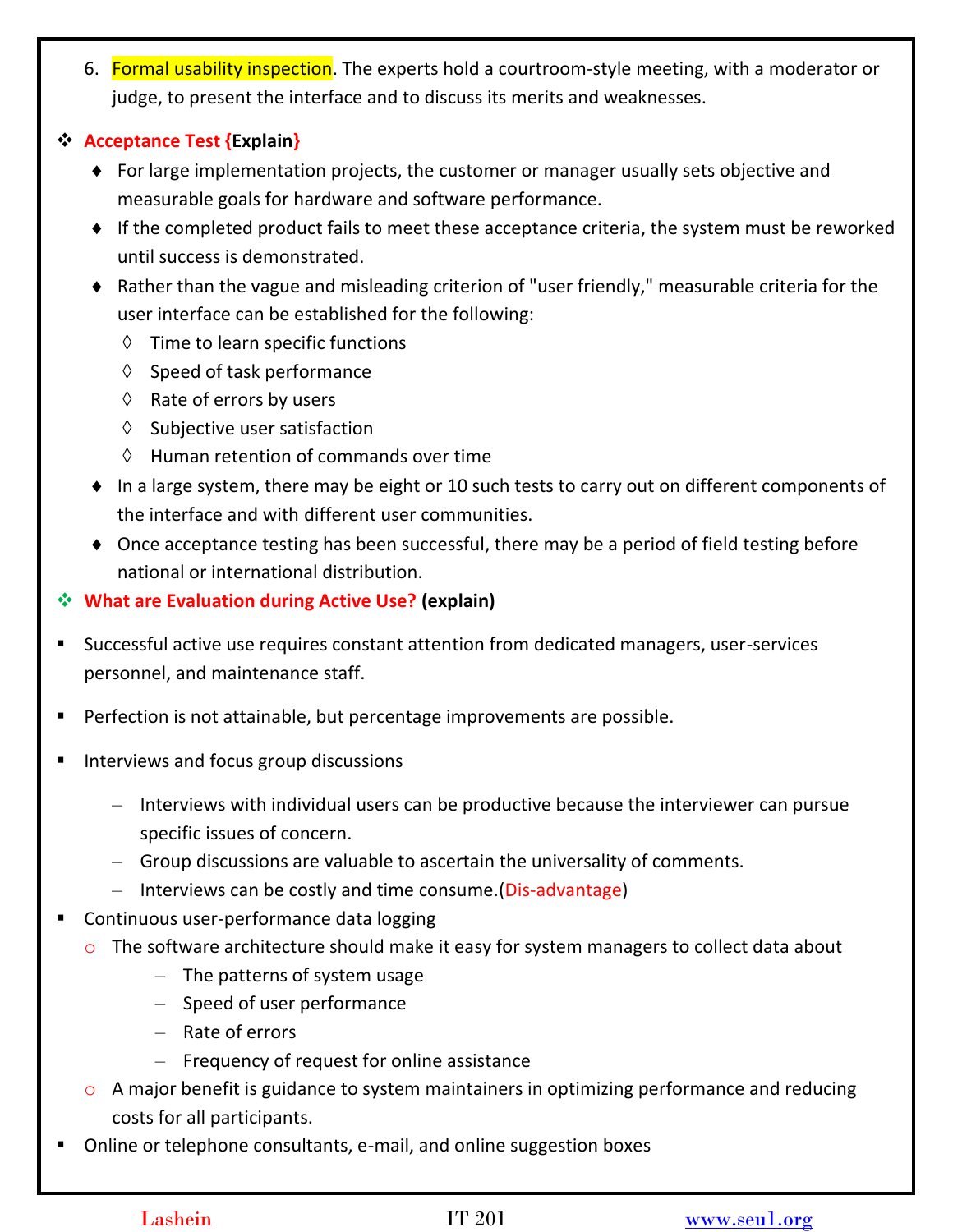- Many users feel reassured if they know there is a human assistance available
- On some network systems, the consultants can monitor the user's computer and see the same displays that the user sees
- Online suggestion box or e-mail trouble reporting
	- Electronic mail to the maintainers or designers.
	- For some users, writing a letter may be seen as requiring too much effort.
- Discussion groups, wiki's and newsgroups
	- Permit postings of open messages and questions
	- Some are independent, e.g. America Online and Yahoo!
	- Topic list
	- Sometimes moderators
	- Social systems
	- Comments and suggestions should be encouraged
- **What are Controlled Psychologically-oriented Experiments?**
	- Scientific and engineering progress is often stimulated by improved techniques for precise measurement.
	- Rapid progress in the designs of interfaces will be stimulated as researchers and practitioners evolve suitable human-performance measures and techniques.
	- The outline of the scientific method as applied to human-computer interaction might comprise these tasks:
		- Deal with a practical problem and consider the theoretical framework
		- State a lucid and testable hypothesis
		- Identify a small number of independent variables that are to be manipulated
		- Carefully choose the dependent variables that will be measured
		- Judiciously select subjects and carefully or randomly assign subjects to groups
		- Control for biasing factors (non-representative sample of subjects or selection of tasks, inconsistent testing procedures)
		- Apply statistical methods to data analysis
		- Resolve the practical problem, refine the theory, and give advice to future researchers
	- Controlled experiments can help fine-tuning the human-computer interface of actively used systems.
	- **Performance could be compared with the control group.**
	- Dependent measures could include performance times, user-subjective satisfaction, error rates, and user retention over time.

## **Chapter : 5**

- **Examples of Direct Manipulation systems**
- **Command line vs. display editors and word processors**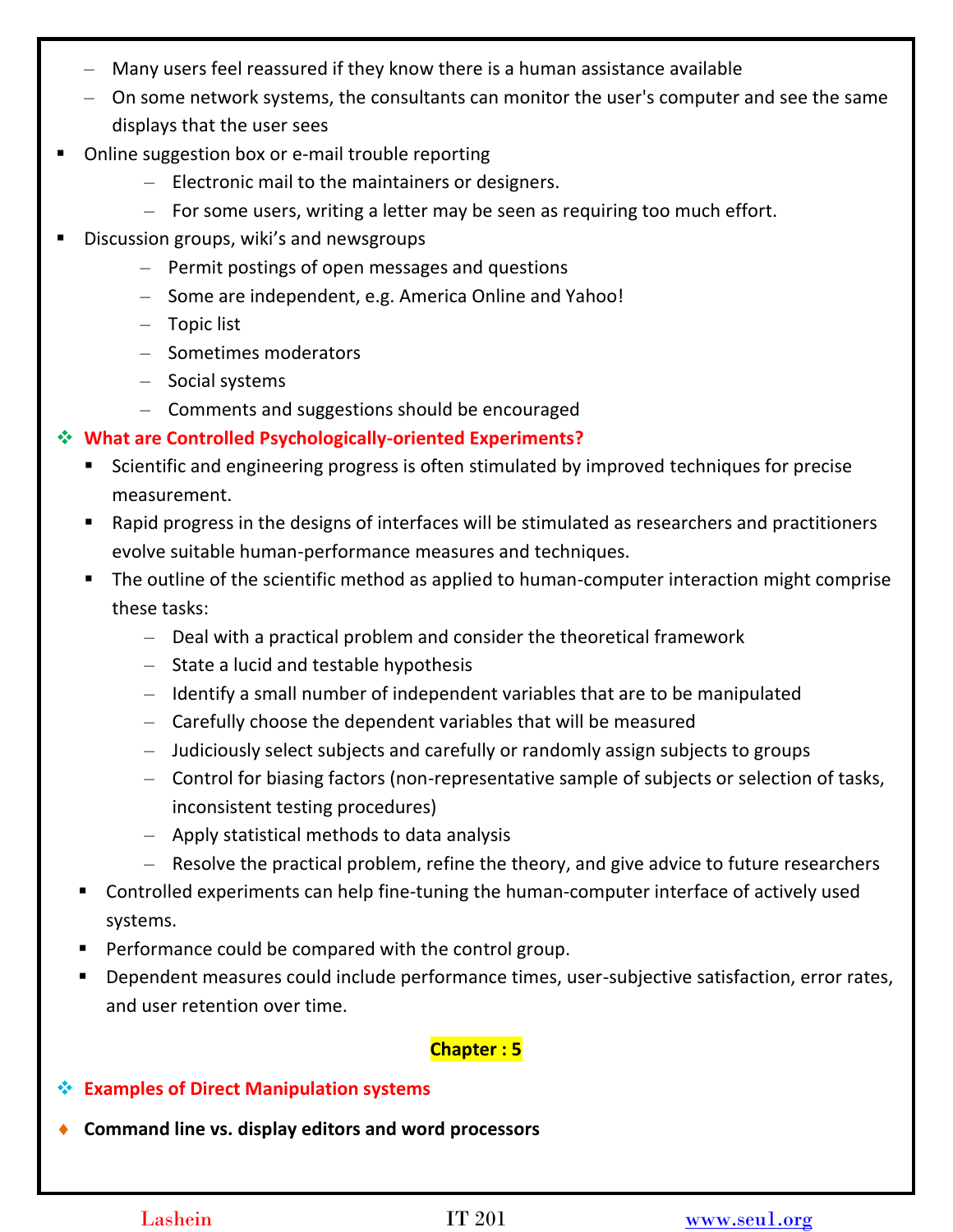- Training times with display editors are much less than line editors
- Line editors are generally more flexible and powerful
- The advances of WYSIWYG word processors:
	- Display a full page of text
	- Display of the document in the form that it will appear when the final printing is done
	- Show cursor action
	- Control cursor motion through physically obvious and intuitively natural means
	- Use of labeled icon for actions
	- Display of the results of an action immediately
	- Provide rapid response and display
	- Offer easily reversible actions
- **Technologies that derive from the word processor:**
	- **Integration**
	- Desktop publication software
	- Slide-presentation software
	- Hypermedia environments
	- Improved macro facilities
	- Spell checker and thesaurus
	- Grammar checkers
- **The VisiCalc spreadsheet and its descendants**
	- VisiCalc users delighted in watching the program propagate changes across the screen.
	- In some cases, spatial representations provide a better model of reality
	- Successful spatial data-management systems depend on choosing appropriate:
		- Icons
		- Graphical representations
		- Natural and comprehensible data layouts
- **Video games** 
	- Nintendo Wii, Sony PlayStation, and Microsoft Xbox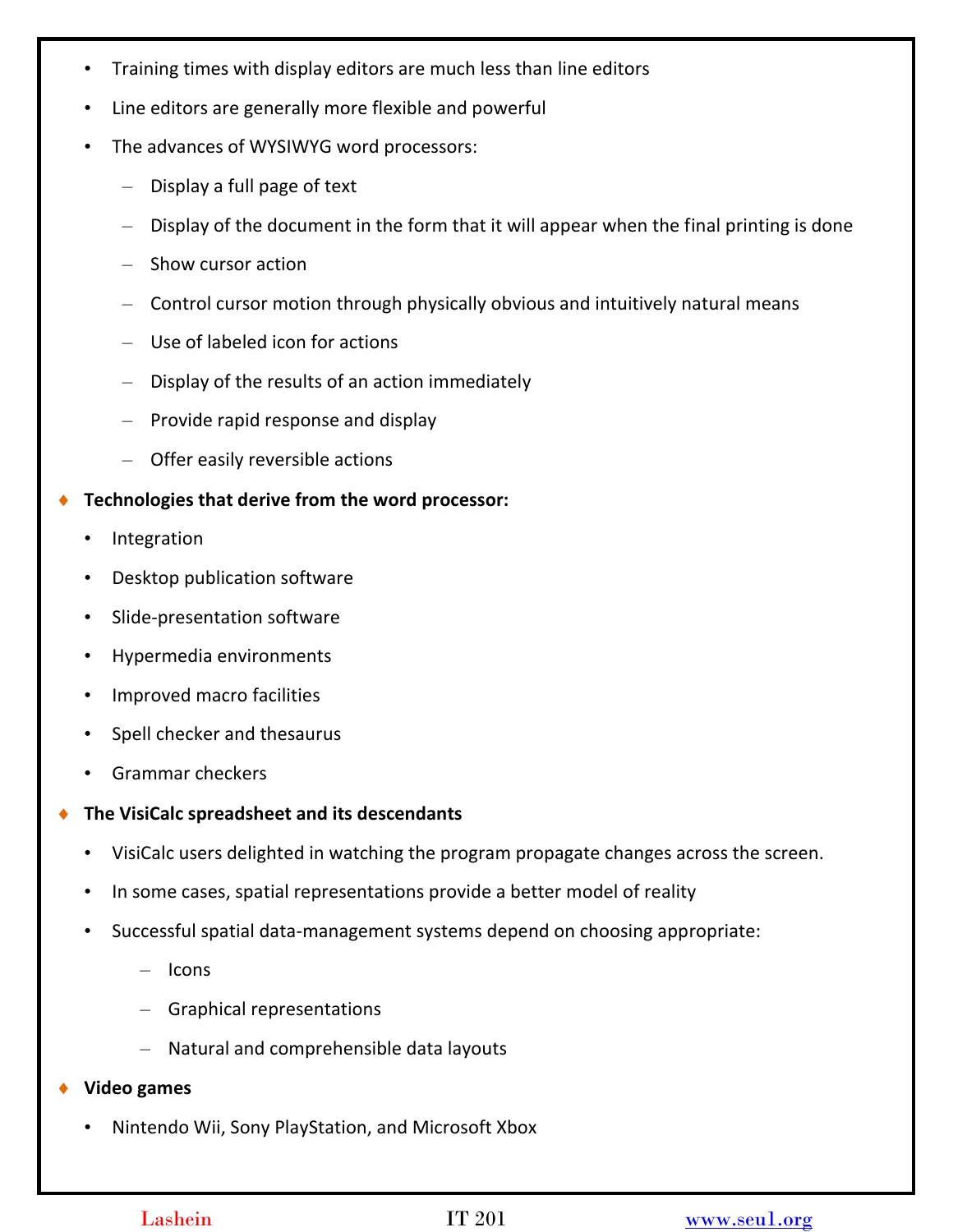- Field of action is visual and compelling
- Commands are physical actions whose results are immediately shown on the screen
- No syntax to remember
- Most games continuously display a score
- Direct manipulation in SimSity
- Second Life virtual world
- **Spore**
- Myst well received
- DOOM and Quake controversial

#### **Computer-aided design**

- Computer-aided design (CAD) use direct manipulation
- Manipulate the object of interest
- Generate alternatives easily
- Explain the impact
- Problem solving by analogy to the real-world

#### **Office automation**

- Xerox Star was a pioneer with sophisticated formatting
- Apple Lisa System
- Rapid and continuous graphical interaction
- Microsoft Windows is a descendant
- **Spatial data management**
	- The success of a spatial data-management system depends on the skill of the designers in choosing icons, graphical representations, and data layouts that are natural and comprehensible to users.

### **Problems with direct manipulation**

- Spatial or visual representations can be too spread out
- High-level flowcharts and database-schema can become confusing
- Designs may force valuable information off of the screen
- Users must learn the graphical representations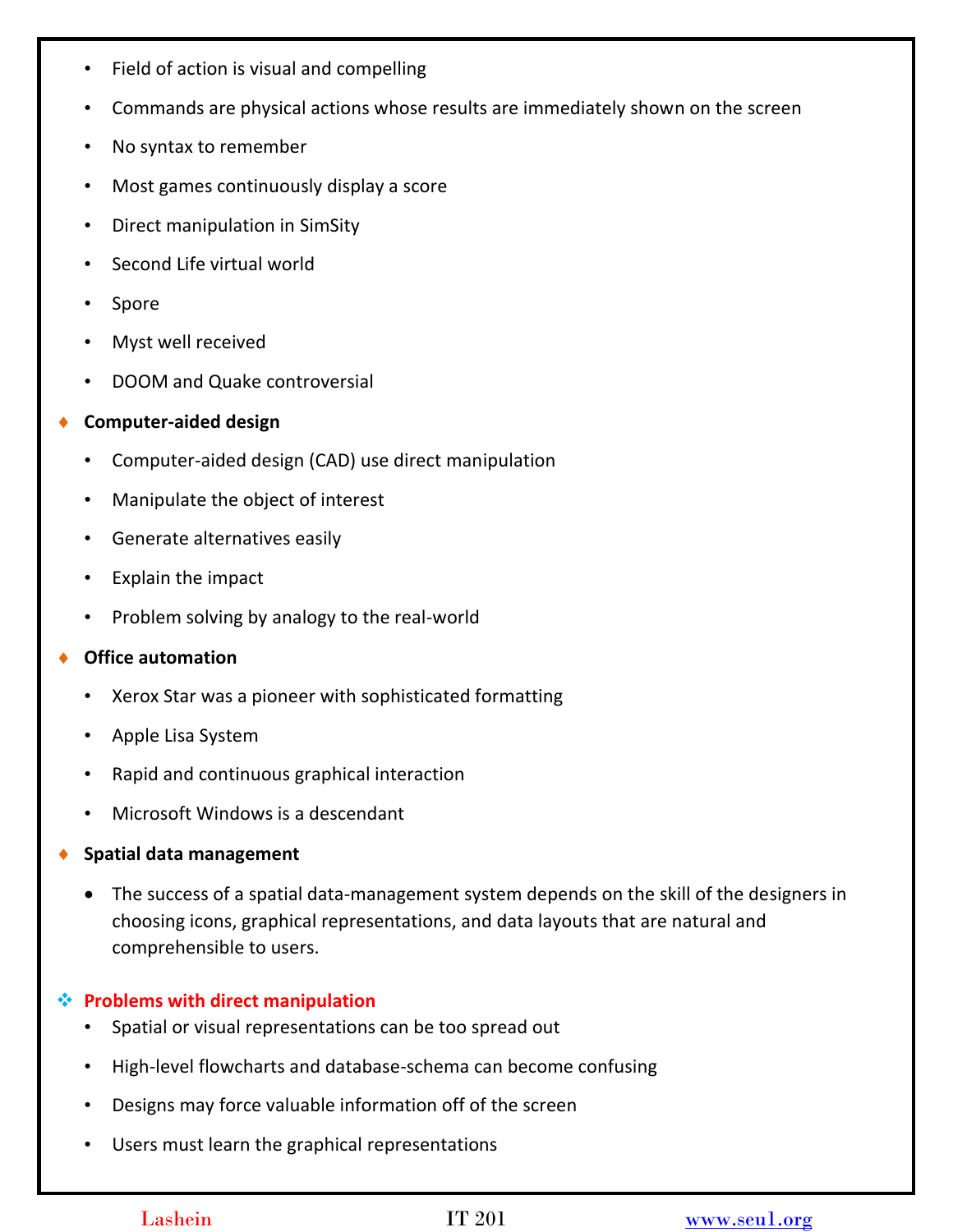- The visual representation may be misleading
- Typing commands with the keyboard may be faster

### **Principles of Direct Manipulation**

- 1. Continuous representations of the objects and actions of interest with meaningful visual metaphors.
- 2. Physical actions or presses of labeled buttons, instead of complex syntax.
- 3. Rapid, incremental, reversible actions whose effects on the objects of interest are visible immediately.

### **Virtual and Augmented Reality**

- Virtual reality breaks the physical limitations of space and allow users to act as though they were somewhere else
- Augmented reality shows the real world with an overlay of additional overlay
- Situational awareness shows information about the real world that surrounds you by tracking your movements in a computer model
- Augmented reality is an important variant
	- Enables users to see the real world with an overlay of additional interaction.
- Successful virtual environments depend on the smooth integration of:
	- Visual Display
	- Head position sensing
	- Hand-position sensing
	- Force feedback
	- Sound input and output
	- Other sensations
	- Cooperative and competitive virtual reality

## **Chapter : 6**

## **Types of Single Menus:- {It's not about the number of menus it's about tasks}**

- **Binary Menus {**Mnemonic letters , Radio Buttons, Button Choice**}**
- **Multiple-item Menus**
- **Multiple-selection menus or check boxes**
- **Pull-down, pop-up, and toolbar menus**
	- o Pull-down menus
		- Always available to the user by making selections on a top menu bar
		- Key board shortcuts
			- E.g., Ctrl-C important to support expert user efficiency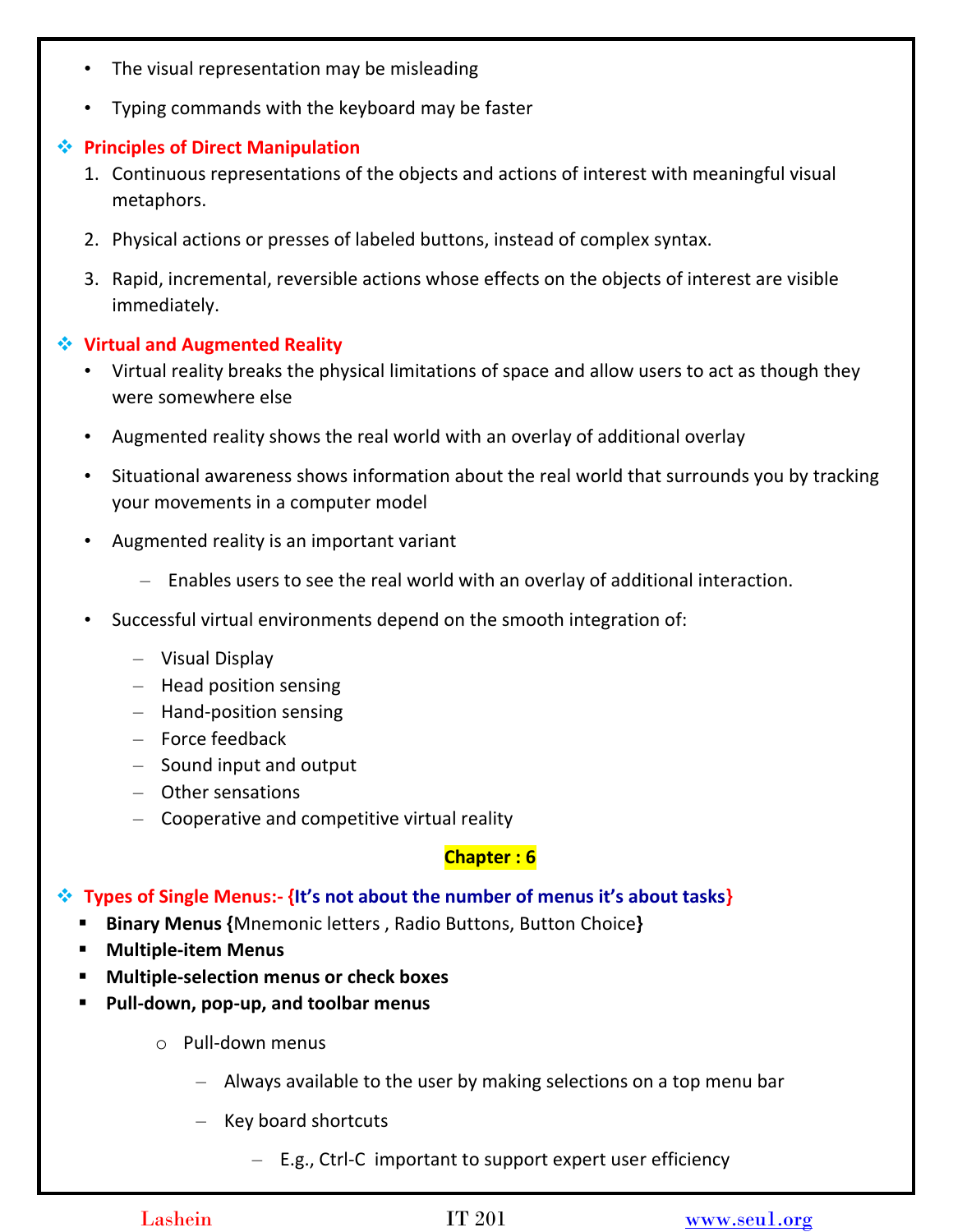- Toolbars, iconic menus, and palletes
	- Offers actions on a displayed object
- Pop-up menus
	- Appear on a display in response to a check or tap with a pointing device.

### **Menus for long lists**

- o Scrolling menus, combo boxes, and fisheye menus
	- Scrolling menus display the first portion of the menu and an additional menu item, typically an arrow that leads to the next set of items in the menu sequence.
	- Combo boxes combine a scrolling menu with a text-entry filed.
	- Fisheye menus display all of the menu items on the screen at once, but show only items near the cursor at full size.

### **Menus for long lists (cont.)**

- o Sliders and alphasliders
	- When items consist of ranges or numerical values, a slider is a natural choice to allow the selection of a value.
	- The alphaslider uses multiple levels of granularity in moving the slider thumb and therefore can support tens or hundreds of thousands of items.
- o Two-dimensional menus
	- "Fast and vast" two-dimensional menus give users a good overview of the choices, reduce the number of required actions, and allow rapid selection.

### **Embedded menus and hotlinks**

- o Embedded menus are an alternative to explicit menus
- o It is natural to allow users reading about people, events, and places to retrieve detailed information by selecting menus in context. (sharing location)

## **Menu layout (selection) guidelines.**

- 1. Use task semantics to organize menus (single, linear sequence, tree structure, acyclic and cyclic networks).
- 2. Prefer broad-shallow to narrow-deep.
- 3. Show position by graphics, numbers, or titles.
- 4. Use items as titles for subtrees.
- 5. Group items meaningfully.
- 6. Sequence items meaningfully.
- 7. Use brief items; begin with the keyword.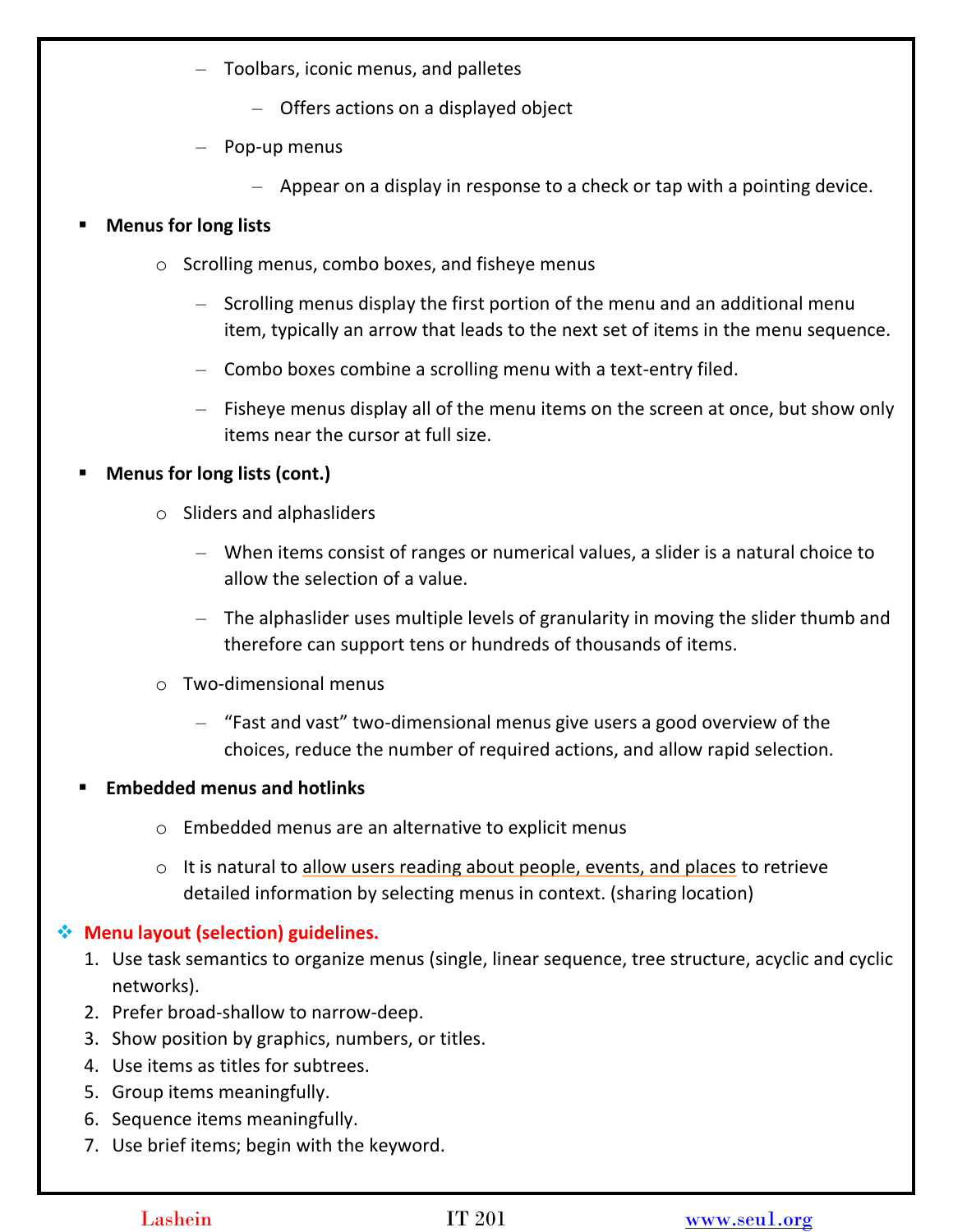- 8. Use consistent grammar, layout, and terminology.
- 9. Allow type ahead, jump ahead, or other shortcuts.
- 10.Enable jumps to previous and main menu.
- 11.Consider online help, novel selection mechanisms, and optimal response time, display rate, and screen size.

## **Menu layout (content organization):-**

- **Titles**
	- For single menus, use a simple descriptive title.
	- For tree-structured menus, use the exact same words in the higher-level menu items as in the titles for the next lower-level menu.
		- E.g. if a menu item is called Business and Financial Services, the next screen should have that phrase as its title.
	- Phrasing of menu items
		- Use familiar and consistent terminology
		- Ensure that items are distinct from one another
		- Use consistent and concise phrasing
		- Bring the keyword to the left
- **Graphic layout and design**
	- Constraints
		- {screen width and length, display rate, character set , highlighting techniques}
- **Establish guidelines for consistency of at least these menu components:**
	- {Titles , Item placement, Instructions, Error messages, Status reports}
- **Techniques** 
	- Indentation
	- Upper/lower case characters
	- Symbols such as \* or to create separators or outlines
	- Position markers
	- Cascading or walking menus
	- Magic lens

### **Dialog Boxes**

- Combination of menu and form fill-in techniques.
- **Internal layout guidelines:** 
	- Meaningful title, consistent style
	- Top-left to bottom-right sequencing
	- Clustering and emphasis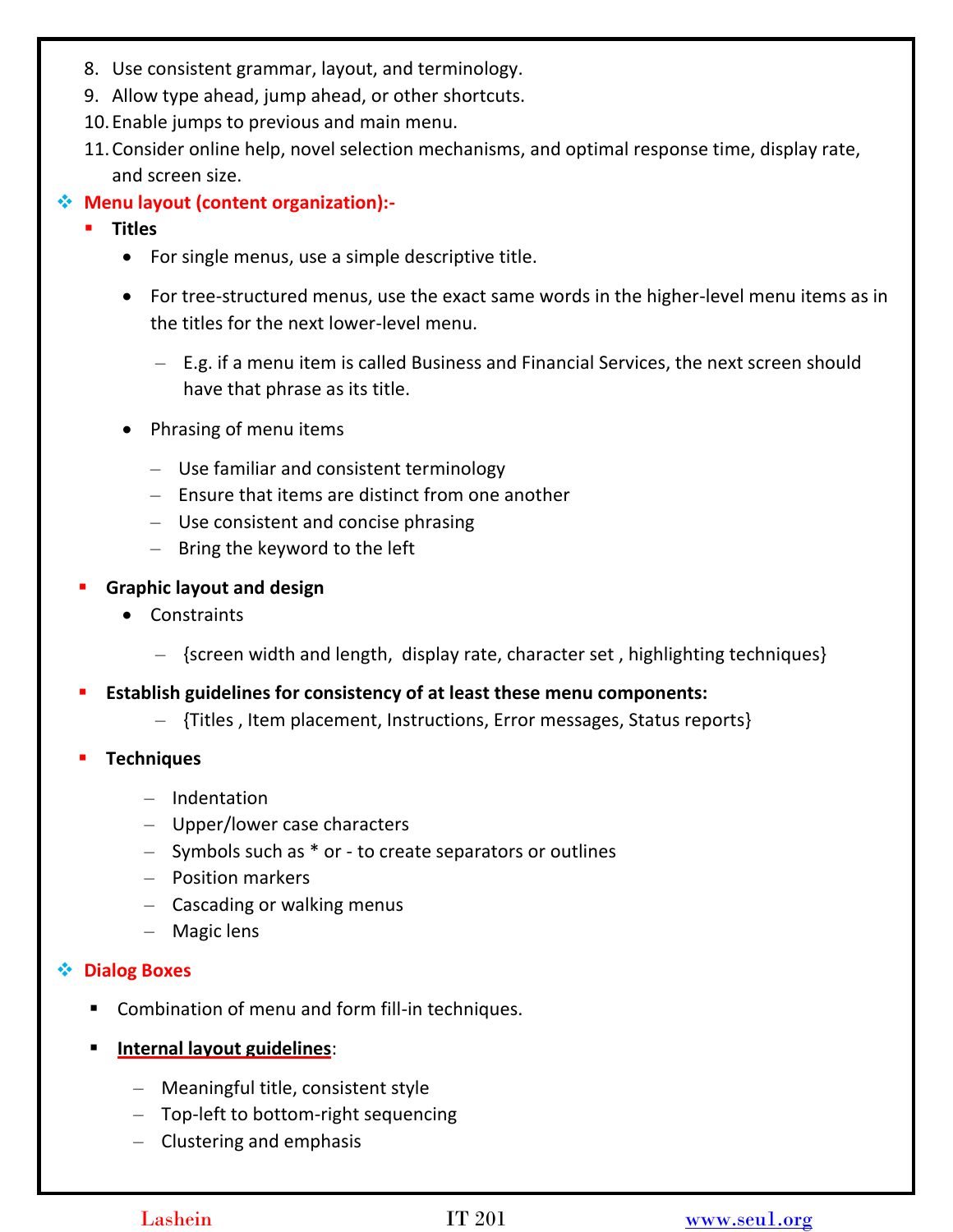- Consistent layouts (margins, grid, white space, lines, boxes)
- Consistent terminology, fonts, capitalization, justification
- Standard buttons (OK, Cancel)
- Error prevention by direct manipulation
- External Relationship
	- Smooth appearance and disappearance
	- Distinguishable but small boundary
	- Size small enough to reduce overlap problems
	- Display close to appropriate items
	- No overlap of required items
	- Easy to make disappear
	- Clear how to complete/cancel

**Chapter : 7**

### **Basic Goals of Language Design**

- **Precision**
- Compactness
- Ease in writing and reading
- Speed in learning
- Simplicity to reduce errors
- Ease of retention over time

## **Higher-Level Goals of Language Design**

- Close correspondence between reality and the notation
- Convenience in carrying out manipulations relevant to user's tasks
- Compatibility with existing notations
- Flexibility to accommodate novice and expert users
- Expressiveness to encourage creativity
- Visual appeal

## **Six Potential Abbreviation Strategies**

- Simple truncation: The first, second, third, etc. letters of each command.
- Vowel drop with simple truncation: Eliminate vowels and use some of what remains.
- First and last letter: Since the first and last letters are highly visible, use them.
- First letter of each word in a phrase: Use with a hierarchical design plan.
- Standard abbreviations from other contexts: Use familiar abbreviations.
- Phonics: Focus attention on the sound.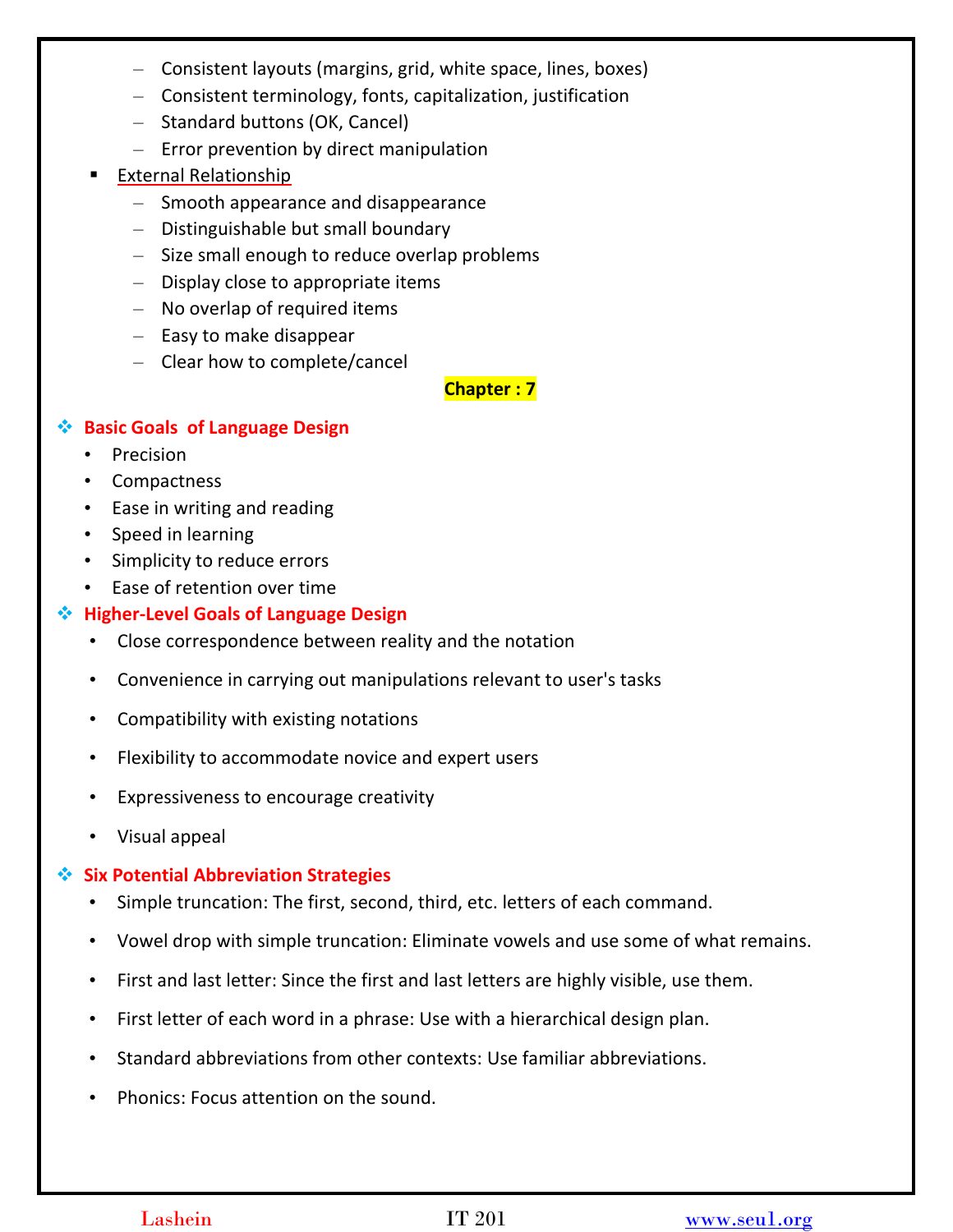#### **Command-language guidelines**

- Create an explicit model of objects and actions.
- Choose meaningful, specific, distinctive names.
- Try to achieve a hierarchical structure.
- Provide a consistent structure (hierarchy, argument order, and action-object).
- Support consistent abbreviation rules (prefer truncation to one letter).
- Offer frequent users the ability to create macros.
- Consider command menus on high-speed displays.
- Limit the number of commands and ways of accomplishing a task.

#### **Chapter : 8**

### **Keyboard Layouts**

#### **QWERTY layout**

- 1870 Christopher Latham Sholes
- good mechanical design and a clever placement of the letters that slowed down the users enough that key jamming was infrequent
- put frequently used letter pairs far apart, thereby increasing finger travel distances

#### **Dvorak layout**

- 1920
- reduces finger travel distances by at least one order of magnitude
- Acceptance has been slow despite the dedicated efforts of some devotees
- it takes about 1 week of regular typing to make the switch, but most users have been unwilling to invest the effort

#### **ABCDE style**

- 26 letters of the alphabet laid out in alphabetical order nontypists will find it easier to locate the keys
- **Additional keyboard issues**
	- IBM PC keyboard was widely criticized because of the placement of a few keys
		- **B** backslash key where most typists expect SHIFT key
		- **Perment of several special characters near the ENTER key**
	- Number pad layout
	- wrist and hand placement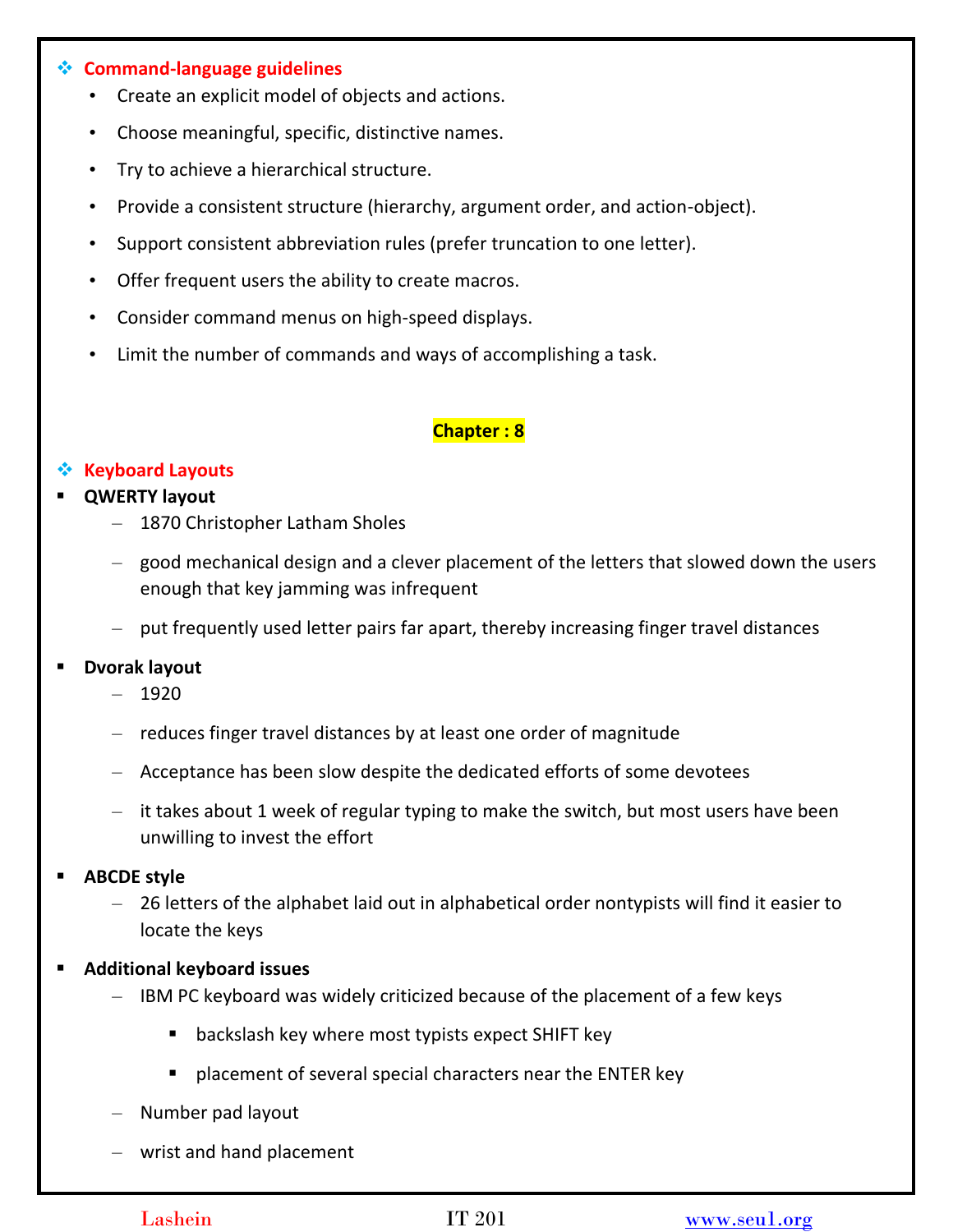# **Pointing Devices { What are the 6 operations which perform by Pointing Devices? }**

#### **Pointing devices are applicable in six types of interaction tasks:**

- 1. **Select:** 
	- user chooses from a set of items.
	- used for traditional menu selection, identification of a file in a directory, or marking of a part in an automobile design.
- 2. **Position:** 
	- user chooses a point in a one-, two-, three-, or higher-dimensional space
	- used to create a drawing, to place a new window, or to drag a block of text in a figure.

#### 3. **Orient:**

- user chooses a direction in a two-, three-, or higher-dimensional space.
- direction may simply rotate a symbol on the screen, indicate a direction of motion for a space ship, or control the operation of a robot arm.

#### 4. **Path:**

- user rapidly performs a series of position and orient operations.
- may be realized as a curving line in a drawing program, the instructions for a cloth cutting machine, or the route on a map.

#### 5. **Quantify:**

- user specifies a numeric value.
- usually a one-dimensional selection of integer or real values to set parameters, such as the page number in a document, the velocity of a ship, or the amplitude of a sound.

#### 6. **Text:**

- user enters, moves, and edits text in a two-dimensional space. The
- pointing device indicates the location of an insertion, deletion, or change.
- more elaborate tasks, such as centering; margin setting; font sizes; highlighting, such as boldface or underscore; and page layout.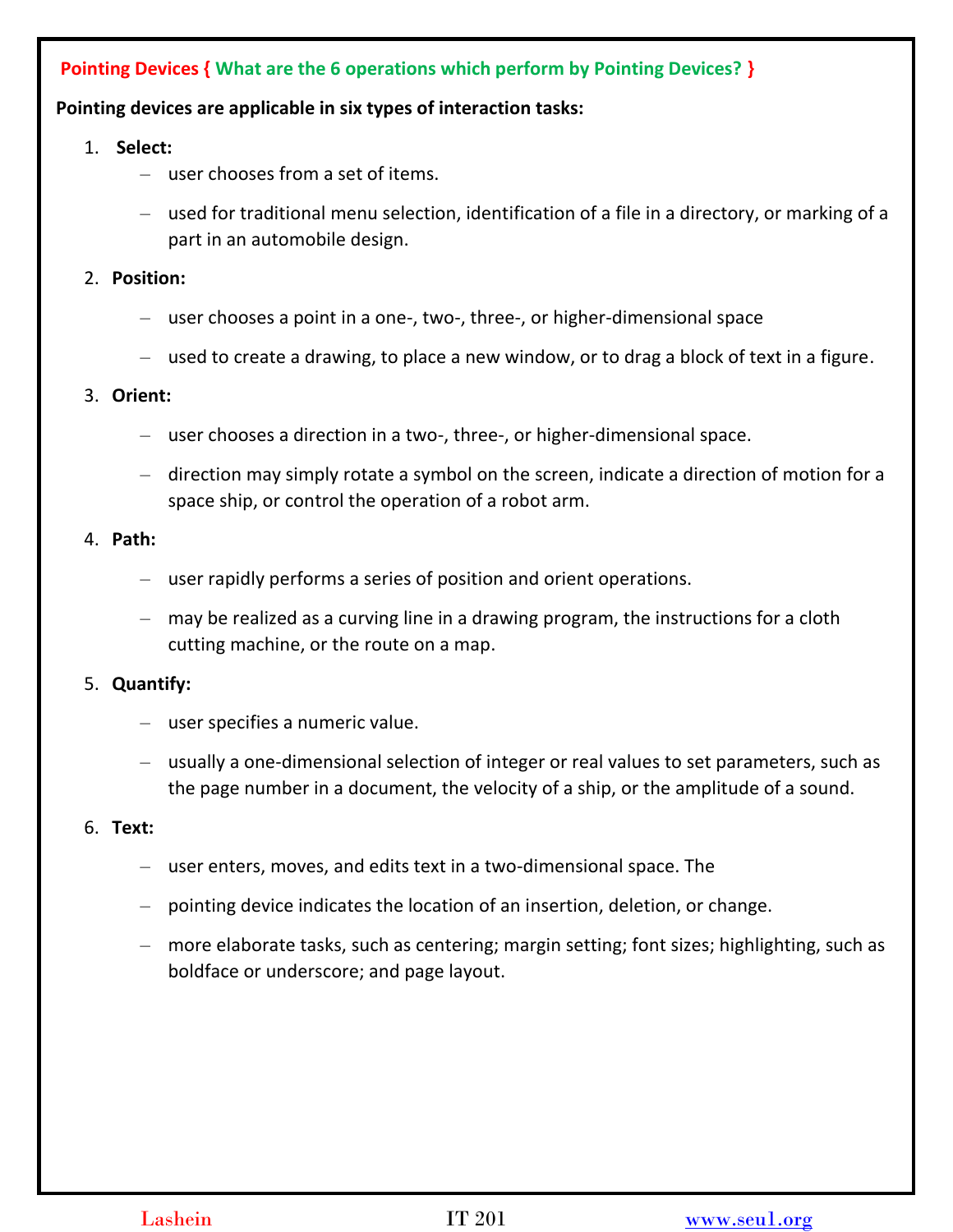#### **Speech and auditory interfaces**

#### **Opportunities**

- When users have vision impairments
- When the speaker's hands are busy
- When mobility is required
- When the speaker's eyes are occupied
- When harsh or cramped conditions preclude use of a keyboard

#### **Technologies**

- Speech store and forward
- Discrete-word recognition
- Continuous-speech recognition
- Voice information systems
- Speech generation

#### Obstacles to speech recognition

- Increased cognitive load compared to pointing
- Interference from noisy environments
- Unstable recognition across changing users, environments, and time

#### Obstacles to speech output

- Slow pace of speech output when compared to visual displays
- Ephemeral nature of speech
- Difficulty in scanning / searching

### **Display technology**

- Monochrome displays
	- are adequate, and are attractive because of their lower cost
- RGB shadow-mask displays
	- small dots of red, green, and blue phosphors packed closely
- Raster-scan cathode-ray tube (CRT)
	- electron beam sweeping out lines of dots to form letters
	- refresh rates 30 to 70 per second
- Liquid-crystal displays (LCDs)
	- voltage changes influence the polarization of tiny capsules of liquid crystals
	- flicker-free
	- size of the capsules limits the resolution
- **Plasma panel** 
	- rows of horizontal wires are slightly separated from vertical wires by small glass-enclosed capsules of neon-based gases
- Light-emitting diodes (LEDs)
	- certain diodes emit light when a voltage is applied
	- arrays of these small diodes can be assembled to display characters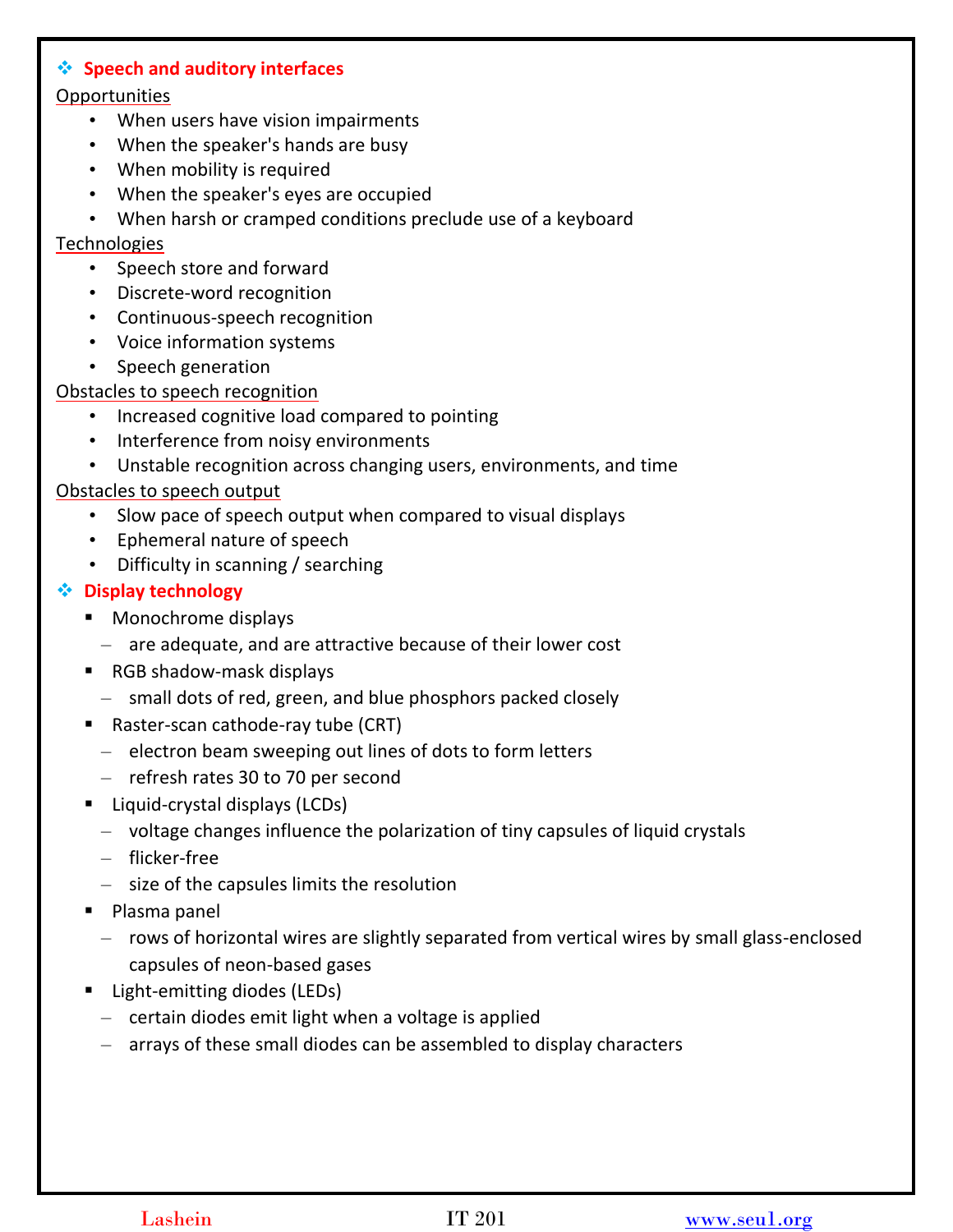### **Chapter : 10**

### **Models of response-time impacts**

- **Response time {Definition}**
- The number of seconds it takes from the moment users initiate an activity until the computer presents results on the display
- **User think time {Definition}**
- The number of seconds the user thinks before entering the next action
- **Designers of response times and display rates in HCI must consider:**
	- complex interaction of technical feasibility
	- cost
	- task complexity
	- user expectations
	- speed of task performance
	- error rates
	- error handling procedures
- **Overall majority of users prefer rapid interactions**
	- Lengthy response times (15 seconds) are detrimental to productivity
	- Rapid response times (1 second or less) are preferable, but can increase errors for complex tasks
- **Display Rate**
	- Alphanumeric displays: The speed in characters per second at which characters appear for the user to read
	- World Wide Web Applications: Display rate may be limited by network transmission speed or server performance
- **Reading textual information from a screen is a challenging cognitive and perceptual task**
	- Users relax when the screen fills instantly- beyond a speed where someone may feel compelled to keep up
- **Cognitive human performance would be useful for:**
	- making predictions
	- designing systems
	- formulating management policies
- $\textcolor{red}{\bigstar}$  Expectations and Attitudes
- **EXEC** Response-time choke
	- A system is slowed down when the load is light and potential performance high
	- Makes the response time more uniform over time and across users, avoiding expectations that can't always be met
	- Response time across web sites varies, It effects user interest and quality assessment
	- **o** Three primary factors influence users' expectations and attitudes regarding response time::
		- Previous experiences
		- The individual's tolerance for delays
		- Task complexity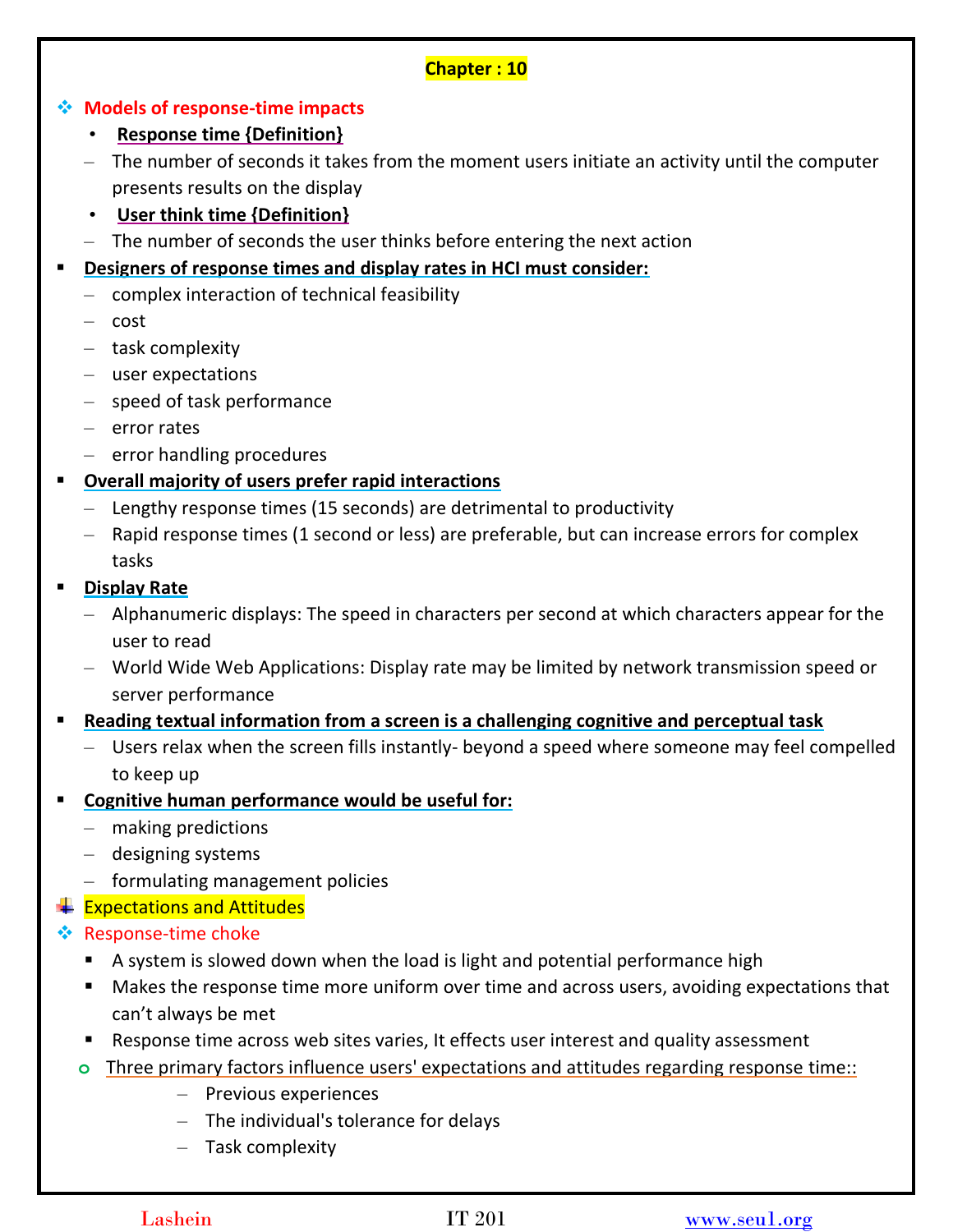#### **Variability in Response Time.**

- **People are willing to pay substantial amounts of money to reduce the variability in their lives.** e.g.: The entire insurance industry is based on the reduction of present pleasures
- Goodman and Spence
- **o** ]فقط للتوضيح ]Goodman and Spence (1982) measured performance changes as a result of response-time variation in a problem-solving situation. They found no significant performance changes as the variability was increased. The time to solution and the profile of command use were unchanged. As the variability increased, participants took advantage of fast responses by entering subsequent commands immediately, balancing the time lost in waiting for slower responses. Other researchers found similar results.
- Subjects took more advantage of fast response time by making their subsequent commands immediately and balancing the time lost in waiting for slower responses
- Modest variations in response time (plus or minus 50% of the mean) appear to be tolerable and to have little effect on performance.
- It may be useful to slow down unexpected fast responses to avoid surprising users. This proposal is controversial, but it would affect only a small fraction of user interactions.

# **Chapter : 11**

### **Error messages**

- Phrasing of error messages or diagnostic warnings is critical, especially when dealing with novices
- Avoid
	- o imperious tone that condemns user
	- o messages that are too generic (e.g. WHAT? or SYNTAX ERROR)
	- o messages that are too obscure (e.g. FAC RJCT 004004400400)
- Specificity

| Poor                 | <b>Better</b>                          |
|----------------------|----------------------------------------|
| <b>SYNTAX ERROR</b>  | Unmatched left parenthesis             |
| <b>ILLEGAL ENTRY</b> | Type first letter: Send, Read, or Drop |
| <b>INVALID DATA</b>  | Days range from 1 to 31                |
| <b>BAD FILE NAME</b> | File names must begin with a letter    |

### **Constructive guidance and positive tone**

- Messages should, where possible, indicate what users should do to correct the problem
- Unnecessarily hostile messages using violent terminology can disturb non-technical users: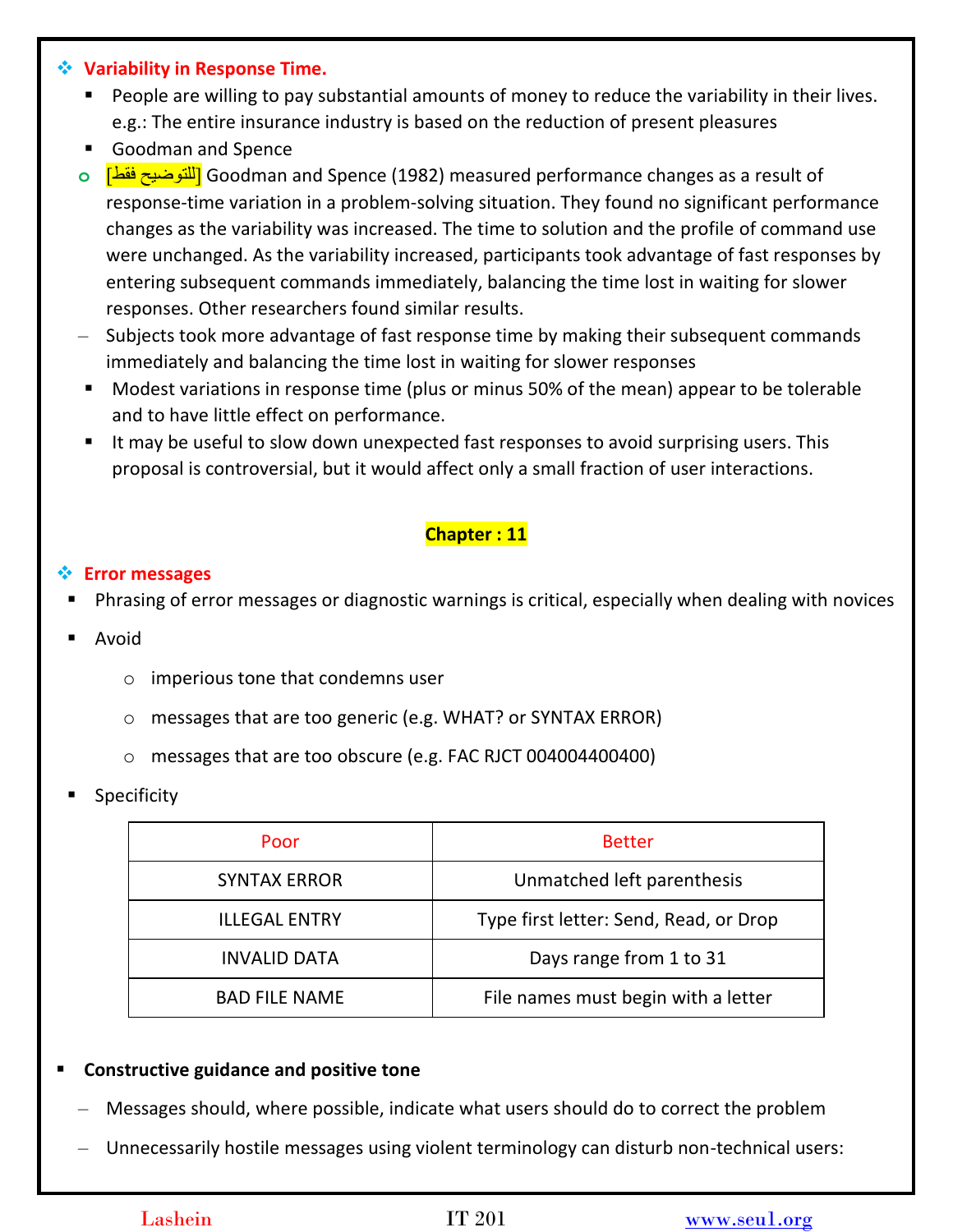- FATAL ERROR, RUN ABORTED
- CATASTROPHIC ERROR: LOGGED WITH OPERATOR
- Negative terms such as ILLEGAL, ERROR, INVALID, BAD should be eliminated or used infrequently

| Poor                                                                                             | <b>Better</b>                                                    |
|--------------------------------------------------------------------------------------------------|------------------------------------------------------------------|
| Run-Time error '-2147469 (800405): Method<br>'Private Profile String' of object 'System' failed. | Virtual memory space consumed. Close some<br>programs and retry. |
| Resource Conflict Bus: 00 Device: 03 Function:<br>01                                             | Remove your compact flash card and restart                       |
| Network connection refused.                                                                      | Your password was not recognized. Please<br>retype.              |
| Bad date.                                                                                        | Drop-off date must come after pickup date.                       |

#### **User-centered phrasing**

- Suggests user controls the interface, initializing more than responding
- User should have control over amount of information system provides e.g. screen tips; a help button for context-sensitive help or an extensive online user manual
- Telephone company, "We're sorry, but we are unable to complete your call as dialed. Please hang up, check your number, or consult the operator for assistance", versus "Illegal telephone number. Call aborted. Error number 583-2R6.9. Consult your user manual for further information.'

### **Appropriate physical format**

- use uppercase-only messages for brief, serious warnings
- avoid code numbers; if required, include at end of message
- debate over best location of messages. E.g. Could be:
	- near where problem arose
	- placed in consistent position on bottom of screen
	- near to, but not obscuring relevant information
- audio signals useful, but can be embarrassing place under user control

#### **Development of effective messages**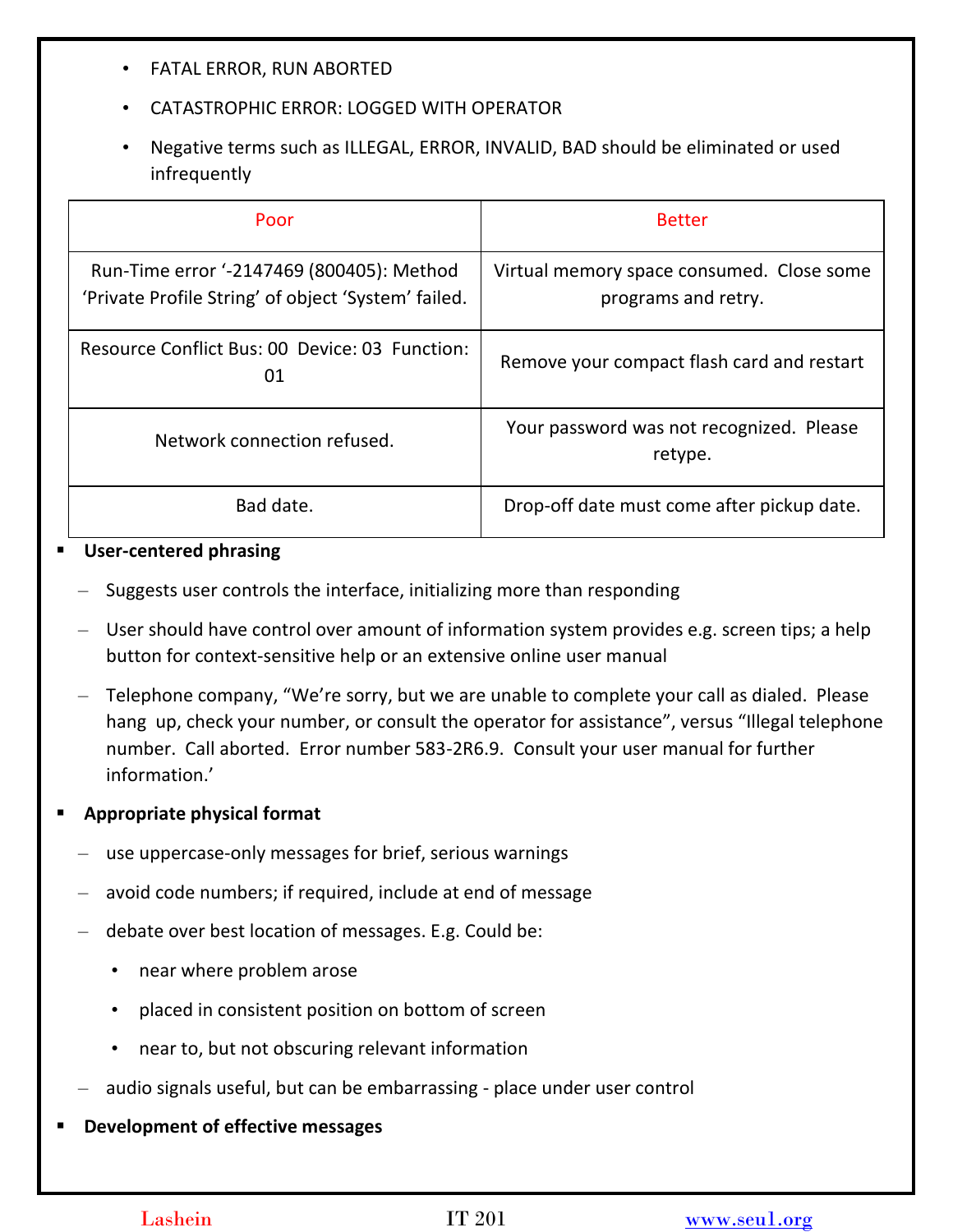- Messages should be evaluated by several people and tested with suitable participants
- Messages should appear in user manuals and be given high visibility
- Users may remember the one time when they had difficulties with a computer system rather than the 20 times when everything went well

#### o Recommendations

- Increase attention to message design
- Establish quality control
- Develop guidelines
	- Have a positive tone
	- Be specific and address the problem in the user's terms
	- Place the users in control of the situation
	- Have a neat, consistent, and comprehensible format
- Carry out usability test
- Collect user performance data
- **Error-message guidelines for the end product and for the development process. Product**
	- Be as specific and precise as possible. Determine necessary, relevant error messages.
	- Be constructive. Indicate what the user needs to do.
	- Use a positive tone. Avoid condemnation. Be courteous.
	- Choose user-centered phrasing. State problem, cause, solution.
	- Consider multiple levels of messages. State brief, sufficient information to assist with the corrective action.
	- Maintain consistent grammatical forms, terminology, and abbreviations.
	- Maintain consistent visual format and placement.

#### **Process**

- Increase attention to message design.
- Establish quality control.
- Develop guidelines.
- Carry out usability tests.
- Record the frequency of occurrence for each message.

#### **Nonanthropomorphic design**

- Concerns {reasons for using Nonanthropomorphic design }
	- 1. attributions of intelligence, autonomy, free will, etc can deceive, confuse, and mislead users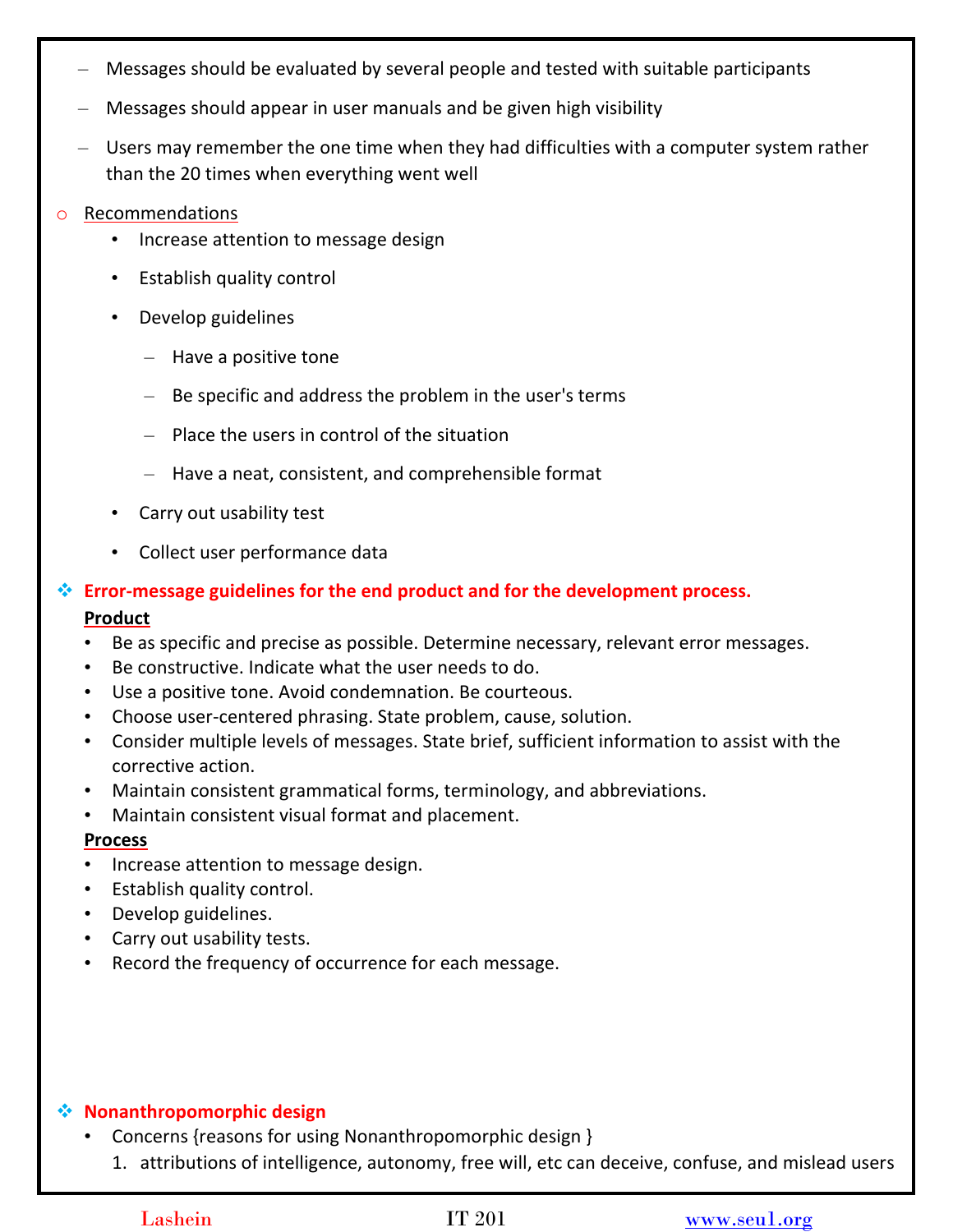- 2. important to clarify differences between people and computers
- 3. users and designers must accept responsibility for misuse of computers
- 4. although attractive to some people, an anthropomorphic interface can produce anxiety in others
	- computers can make people feel dumb
	- computers should be transparent and support concentrating on the task in hand
- 5. mature technology should avoid Mumford's obstacle of animism
- 6. anthropomorphic interfaces may distract users
- Microsoft's ill-fated Clippet character was intended to provide help suggestions
	- Amused some, but annoyed many
	- Disruptive interference
	- Lacked appropriate emotional expressions
- Advocates of anthropomorphic interfaces suggest that they may be most useful as teachers, salespeople, therapists, or entertainment figures
- An alternative design is to present a human author of a package through prerecorded audio or video

## **Guidelines for Nonanthropomorphic design:-**

- o Guidelines for avoiding anthropomorphism and building appealing interfaces.
- Be cautious in presenting computers as people.
- Design comprehensible, predictable, and controllable interfaces.
- Use appropriate humans for introductions or guides.
- Use cartoon characters in games or children's software, but usually not elsewhere
- Provide user-centered overviews for orientation and closure.
- Do not use 'I' pronouns when the computer responds to human actions.
- Use "you" to guide users, or just state facts.

**The top ten mistakes of web-based presentation of information:-**

- 1. Burying information too deep in a web site
- 2. Overloading pages with too much material